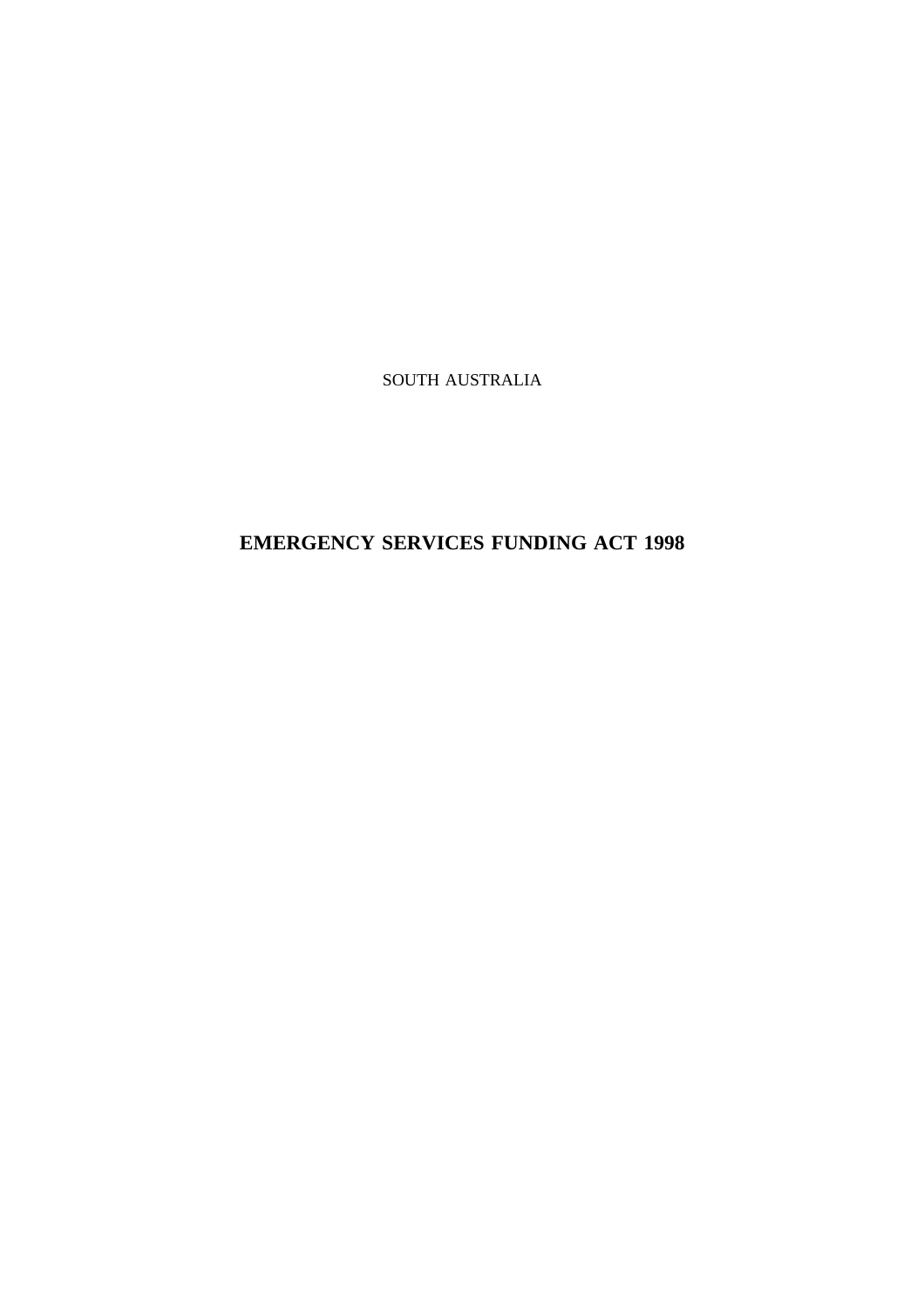## **SUMMARY OF PROVISIONS**

## **PART 1 PRELIMINARY**

- 1. Short title
- 2. Commencement
- 3. Interpretation

#### **PART 2**

#### **THE EMERGENCY SERVICES FUNDING ADVISORY COMMITTEE**

4. The Emergency Services Funding Advisory Committee

#### **PART 3 THE EMERGENCY SERVICES LEVY**

#### **DIVISION 1—LEVY IN RESPECT OF LAND**

- 5. Land that is subject to the levy
- 6. Basis of levy
- 7. Emergency services areas
- 8. Land uses
- 9. Objection to attribution of use to land
- 10. Declaring the levy and the area and land use factors
- 11. Liability of the Crown<br>12. Minister to keep assess
- Minister to keep assessment book
- 13. Alterations to assessment book
- 14. Inspection of assessment book
- 15. Liability for the levy
- 16. Notice of levy
- 17. Interest
- 18. Levy first charge on land
- 19. Rent, etc., payable by lessee or licensee
- 20. Sale of land for non-payment of a levy
- 21. Recovery of levy not affected by an objection, review or appeal
- 22. Payment of the levy into the Fund

## **DIVISION 2—LEVY IN RESPECT OF VEHICLES AND VESSELS**

- 23. Liability for the levy
- 24. Declaring the amount of the levy<br>25. Exemption by Minister
- Exemption by Minister
- 26. **Objection to classification of vehicle**<br>27 Payment of the levy into the Fund
- Payment of the levy into the Fund

#### **PART 4**

## **THE COMMUNITY EMERGENCY SERVICES FUND**

- 28. The Community Emergency Services Fund
- 29. Investment of the Fund
- 30. Accounts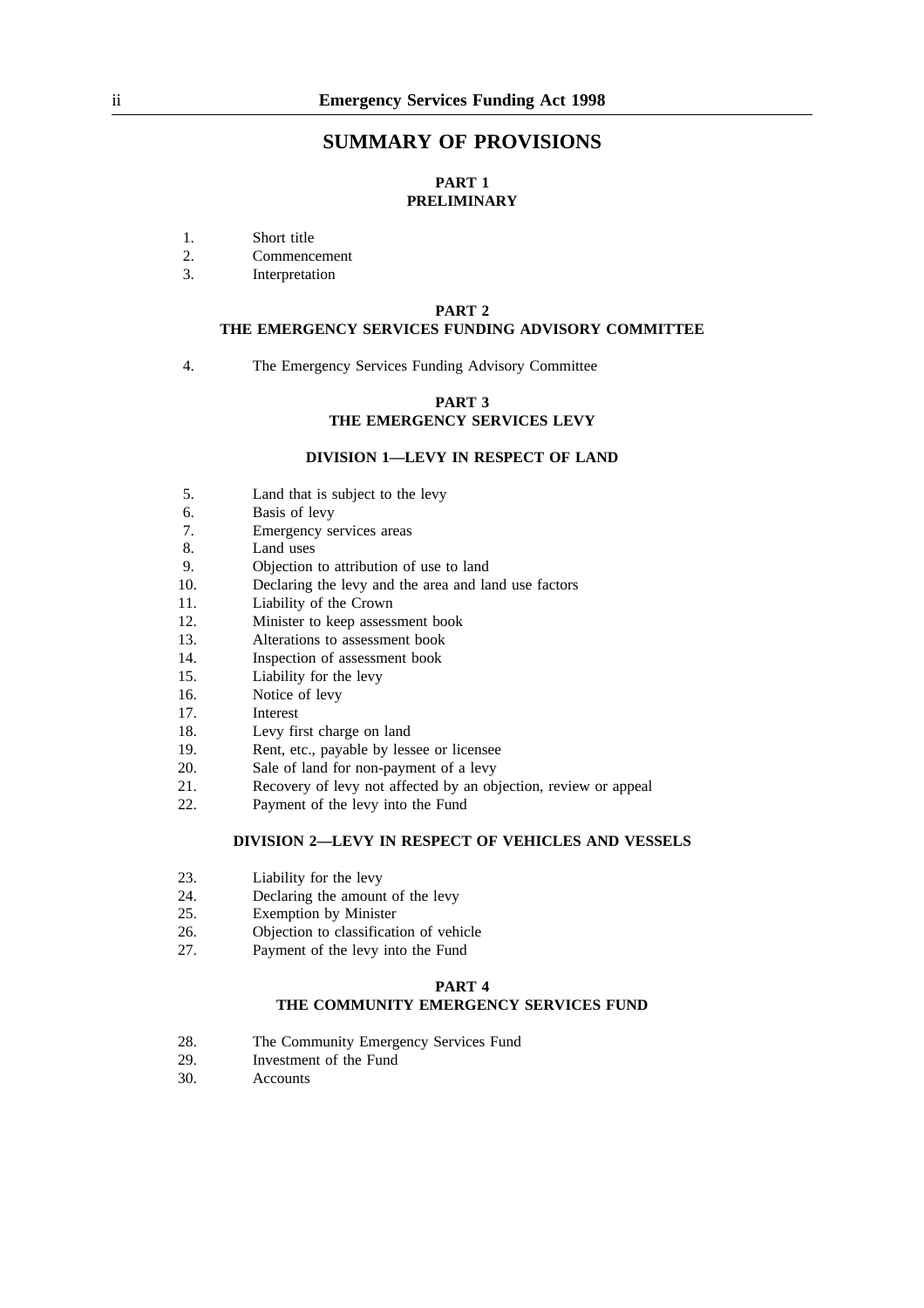## **PART 5 MISCELLANEOUS**

- 31. Minister may delegate<br>32. Service of notices
- Service of notices
- 33. Remission of levies by regulation<br>34. Regulations
- **Regulations**

## **SCHEDULE 1**

## *Emergency Services Areas*

## **SCHEDULE 2**

*Amendment of Other Acts and Transitional Provisions*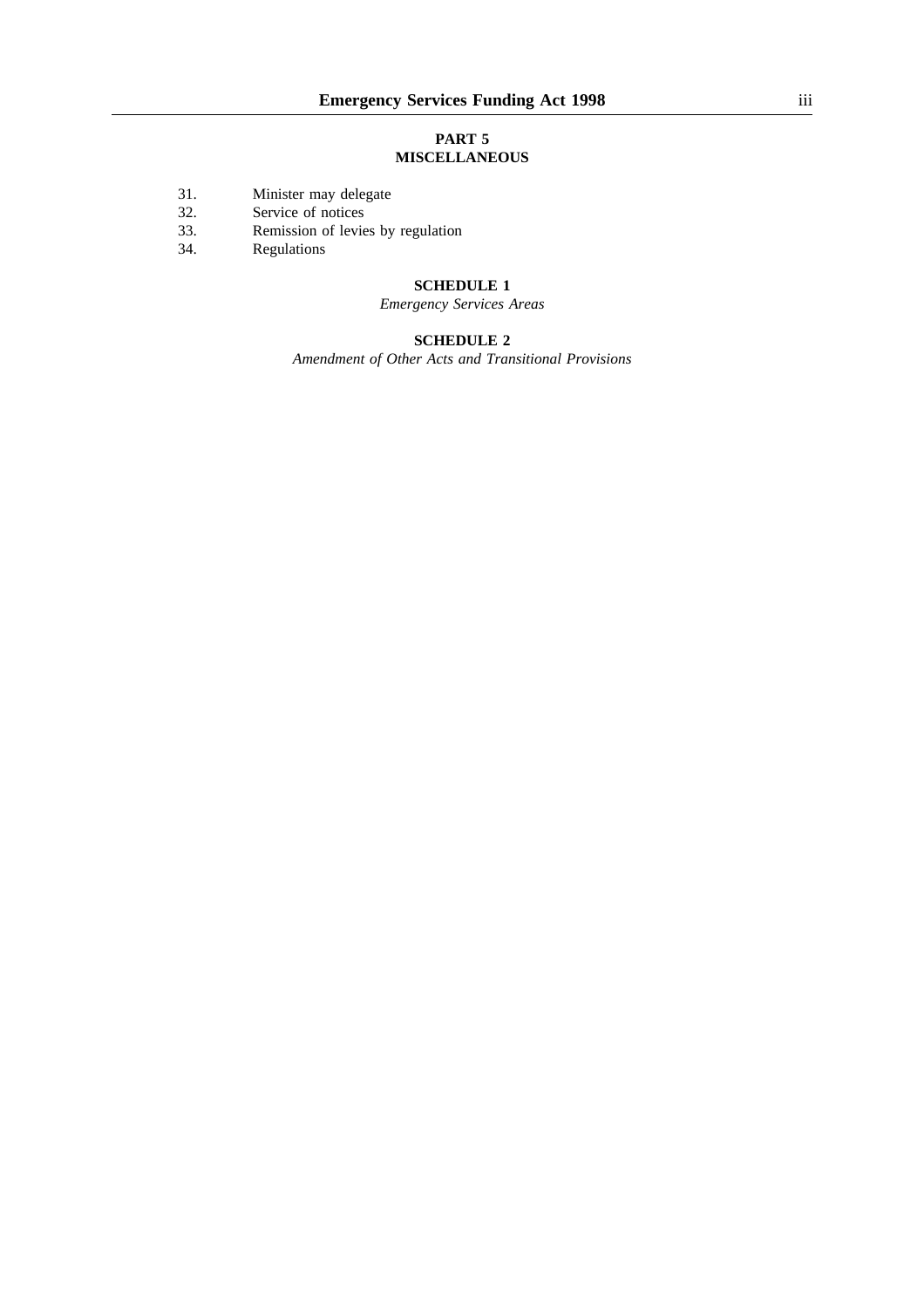# **EMERGENCY SERVICES FUNDING ACT 1998**

being

Emergency Services Funding Act 1998 No. 63 of 1998 [Assented to 10 September  $1998$ ]<sup>1</sup>

<sup>1</sup> Came into operation (except ss. 3-9, 11-22, 26-34, Scheds. 1 & 2) 13 May 1999; ss. 3-9, 11-22, 26-34, Scheds. 1  $&$  2 have not been brought into operation.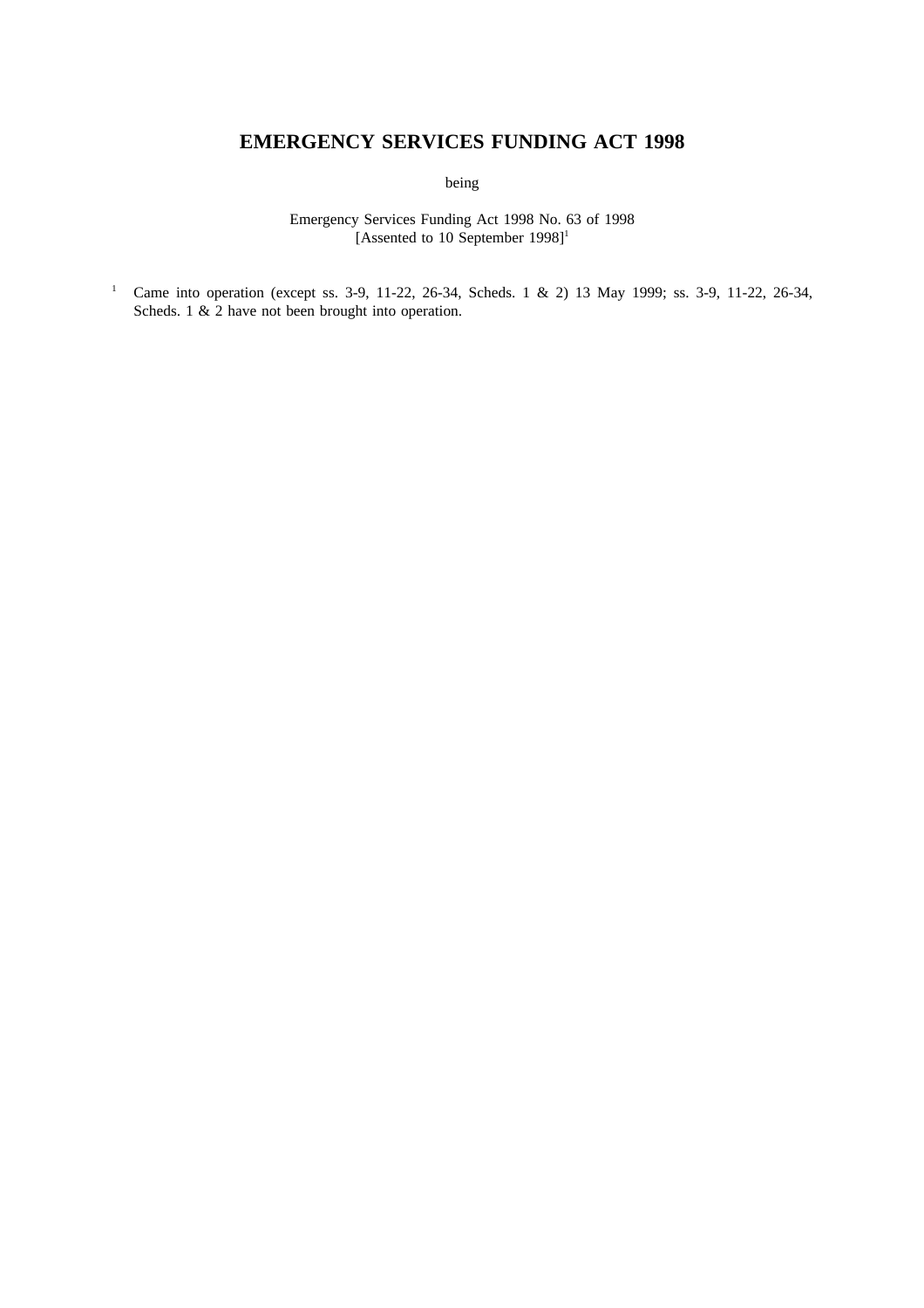**An Act to impose a levy for the provision of emergency services; to establish the Community Emergency Services Fund; to amend the Country Fires Act 1989, the South Australian Metropolitan Fire Service Act 1936 and the Valuation of Land Act 1971; and for other purposes.**

The Parliament of South Australia enacts as follows:

## **PART 1 PRELIMINARY**

## **Short title**

**1.** This Act may be cited as the *Emergency Services Funding Act 1998*.

## **Commencement**

**2.** This Act will come into operation on a day to be fixed by proclamation.

## **Interpretation**

**3.** (1) In this act, unless the contrary intention appears—

"**the area factor**" means the factor for each of the emergency services areas declared by notice under section 10;

"**contiguous land**"—*see subsections (2) and (3)*;

"**emergency service**" means—

- *(a)* a service of the kind provided by—
	- (i) the Country Fire Service;
	- (ii) the South Australian Metropolitan Fire Service;
	- (iii) the State Emergency Service South Australia;
	- (iv) Surf Life Saving South Australia Inc.;
	- (v) a body or organisation that is a member of Volunteer Marine Rescue S.A. Incorporated; or
- *(b)* a service provided by the South Australian Police Department—
	- (i) of a kind referred to in paragraph *(a)*; or
	- (ii) to assist a body or organisation referred to in paragraph *(a)* in providing such a service; or
- *(c)* a service or other activity incidental or related to a service of a kind referred to in paragraphs *(a)* or *(b)*;

"**emergency services area**" means an area prescribed by or under section 7;

"**the Fund**" means the Community Emergency Services Fund established by this Act;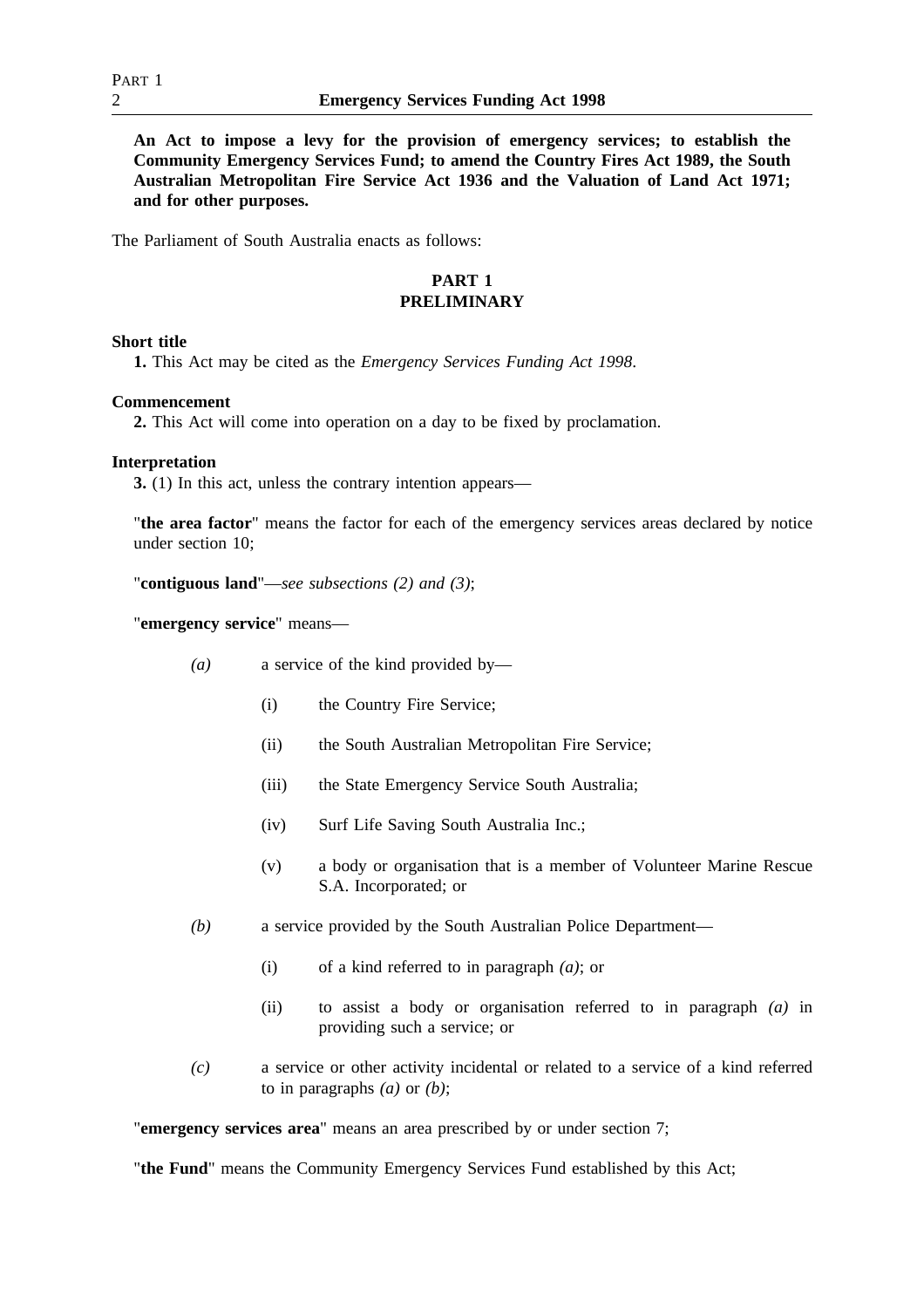"**the land use factor**" means the factor for each of the land uses referred to in section 8(1) declared by notice under section 10;

"**Motor Accident Commission**" means the Motor Accident Commission continued in existence by the *Motor Accident Commission Act 1992*;

"**motor vehicle**" means a motor vehicle that is required to be registered under the *Motor Vehicles Act 1959*;

"**owner**" of land means—

- *(a)* where the land has been granted in fee simple—
	- (i) in the case of land that is subject to a life estate—the holder of the life estate;
	- (ii) in any other case—the holder of the estate in fee simple in the land;
- *(b)* in relation to dedicated land within the meaning of the *Crown Lands Act 1929* that has not been granted in fee simple but which is under the care, control and management of a Minister, body or other person—the Minister, body or other person;
- *(c)* in relation to land dedicated by or under any other Act being land that has not been granted in fee simple but which is under the care, control and management of a Minister, body or other person—the Minister, body or other person;
- *(d)* where the land is unalienated land of the Crown—the Crown;
- *(e)* where the land is held from the Crown under lease, licence or agreement to purchase—the Crown,

and includes any person who has arrogated to himself or herself (whether lawfully or unlawfully) the rights of an owner of the land;

"**vessel**" means a vessel that is required to be registered under the *Harbors and Navigation Act 1993*.

(2) For the purposes of this Act, pieces of land will be taken to be contiguous if they abut one another at any point or if they are separated only by—

- *(a)* a street, road, lane, footway, court, railway, thoroughfare or travelling stock route; or
- *(b)* a reserve or other similar open space dedicated for public purposes.

(3) For the purposes of subsection (2) pieces of land will be taken to be separated by intervening land if a line projected at right angles from any point on the boundary of one of them with the intervening land would intersect a boundary of the other with the intervening land.

(4) A reference in this Act to the use of land is a reference to the predominant use of the land.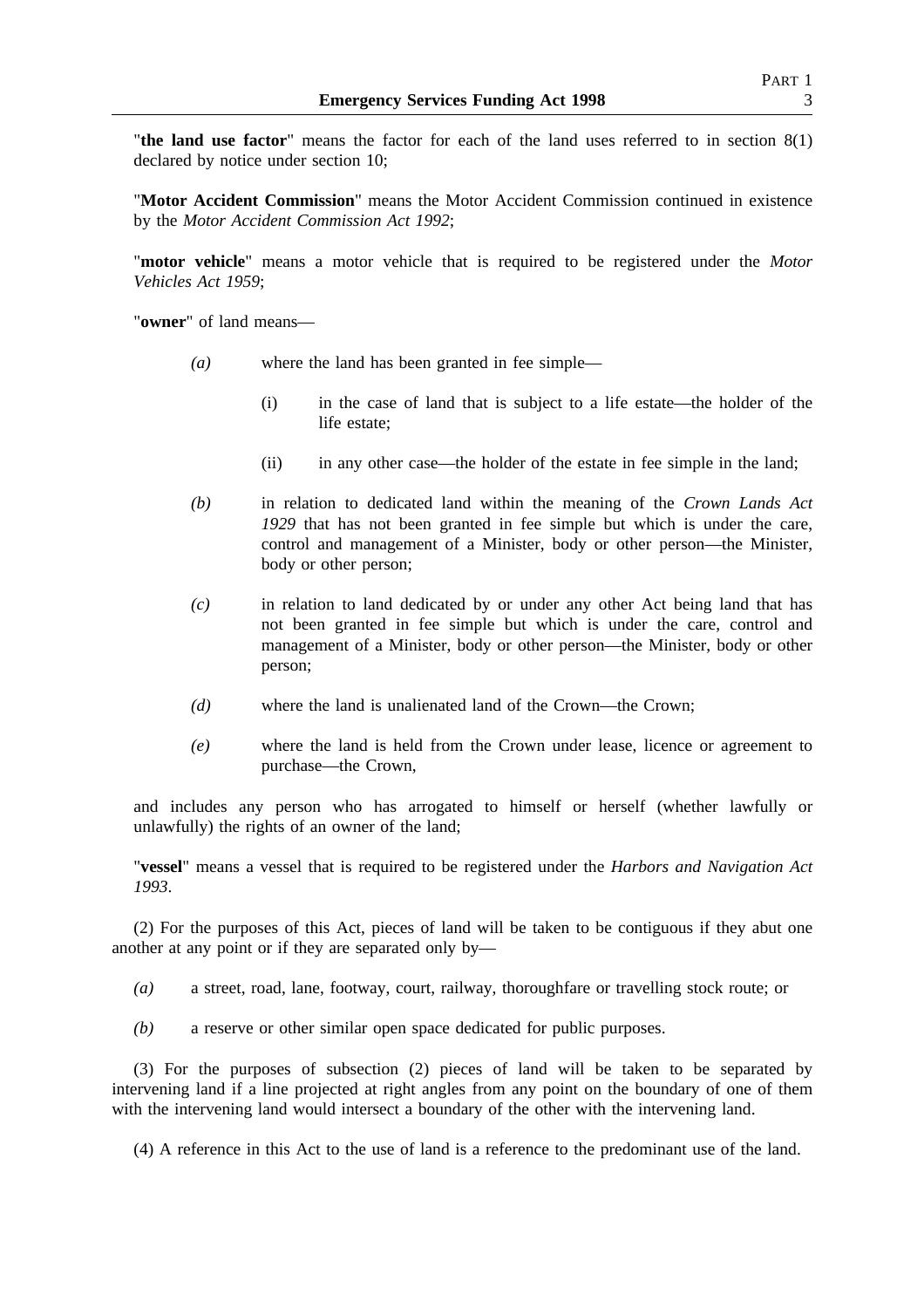## **PART 2**

# **THE EMERGENCY SERVICES FUNDING ADVISORY COMMITTEE**

## **The Emergency Services Funding Advisory Committee**

**4.** (1) The Emergency Services Funding Advisory Committee is established.

(2) The Committee consists of six members appointed by the Governor of whom—

- *(a)* three have been nominated by the Minister; and
- *(b)* one has been nominated by the Local Government Association of South Australia; and
- *(c)* one has been nominated by the South Australian Farmers Federation Incorporated; and
- *(d)* one has been nominated jointly by the Property Council of Australia Limited and the Real Estate Institute of South Australia Incorporated.
- (3) The Governor will designate one of the members to preside at meetings of the Committee.

(4) A member of the Committee will be appointed for a term of office, not exceeding three years, specified in the instrument of appointment and, on completion of the term of office, will be eligible for reappointment.

(5) The Governor must remove a member of the Committee at the request of the person or body or bodies who nominated the member.

(6) A person or body may request the Governor to remove a member of the committee appointed on his, her or its nomination on any ground that the person or body considers sufficient.

(7) The office of a member of the Committee becomes vacant if the member—

- *(a)* dies; or
- *(b)* completes a term of office and is not reappointed; or
- *(c)* resigns by written notice to the Minister; or
- *(d)* is removed from office by the Governor under subsection (5).

(8) On the occurrence of a vacancy in the membership of the Committee a person will be appointed in accordance with this section to the vacant office but the validity of acts and proceedings of the Committee is not affected by the existence of a vacancy or vacancies in its membership.

(9) A meeting of the Committee will be chaired by the member appointed to preside, or, in the absence of that member, a member chosen by those present.

(10) A quorum of the Committee consists of four members of the Committee.

(11) A decision carried by a majority of the votes of the members present at a meeting of the Committee is a decision of the Committee.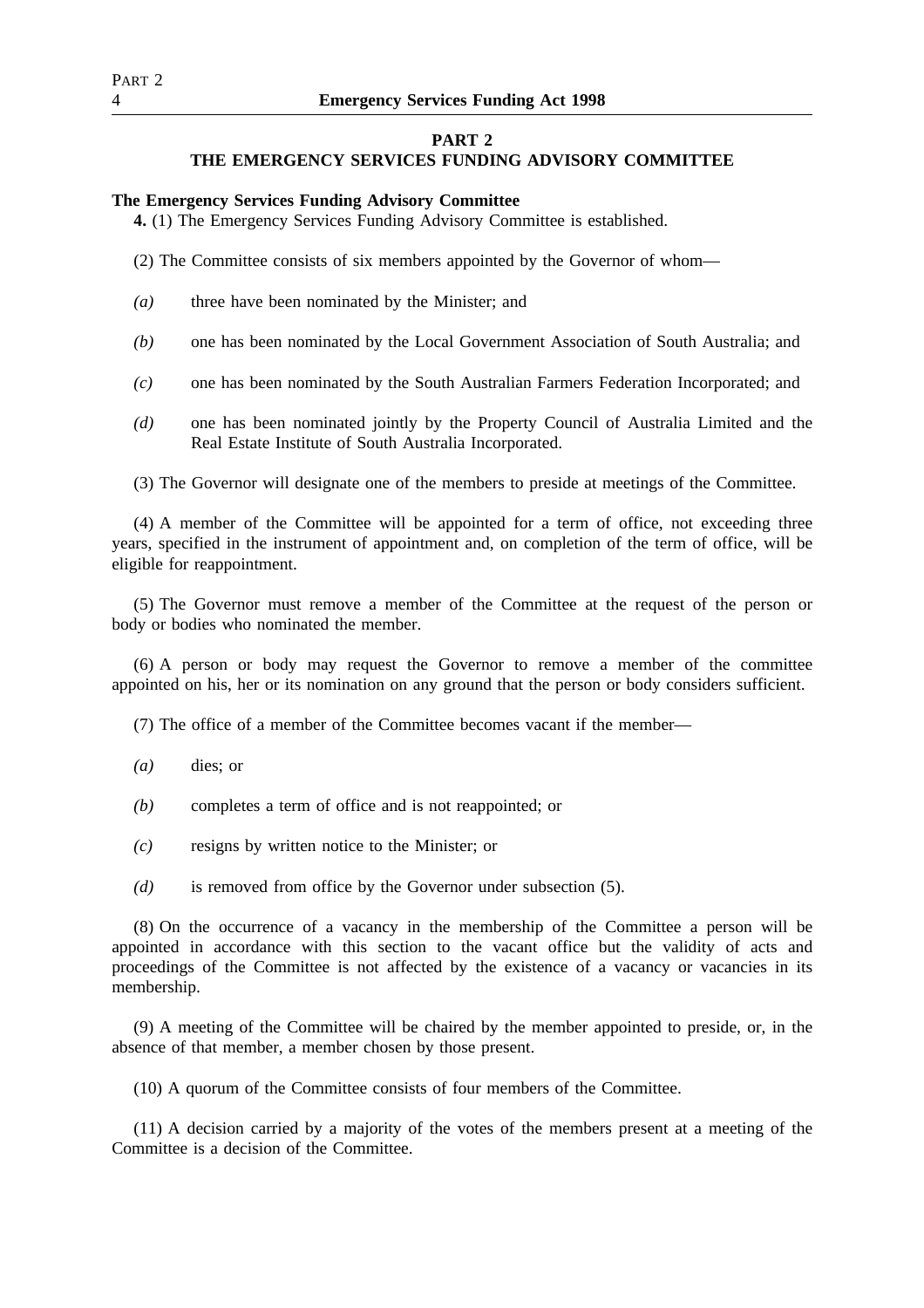(12) Each member present at a meeting of the Committee is entitled to one vote on any matter arising for decision at that meeting.

(13) The function of the Committee is to consult and advise the Minister under section 10.

(14) A member of the Committee is entitled to such fees and allowances as may be determined by the Governor.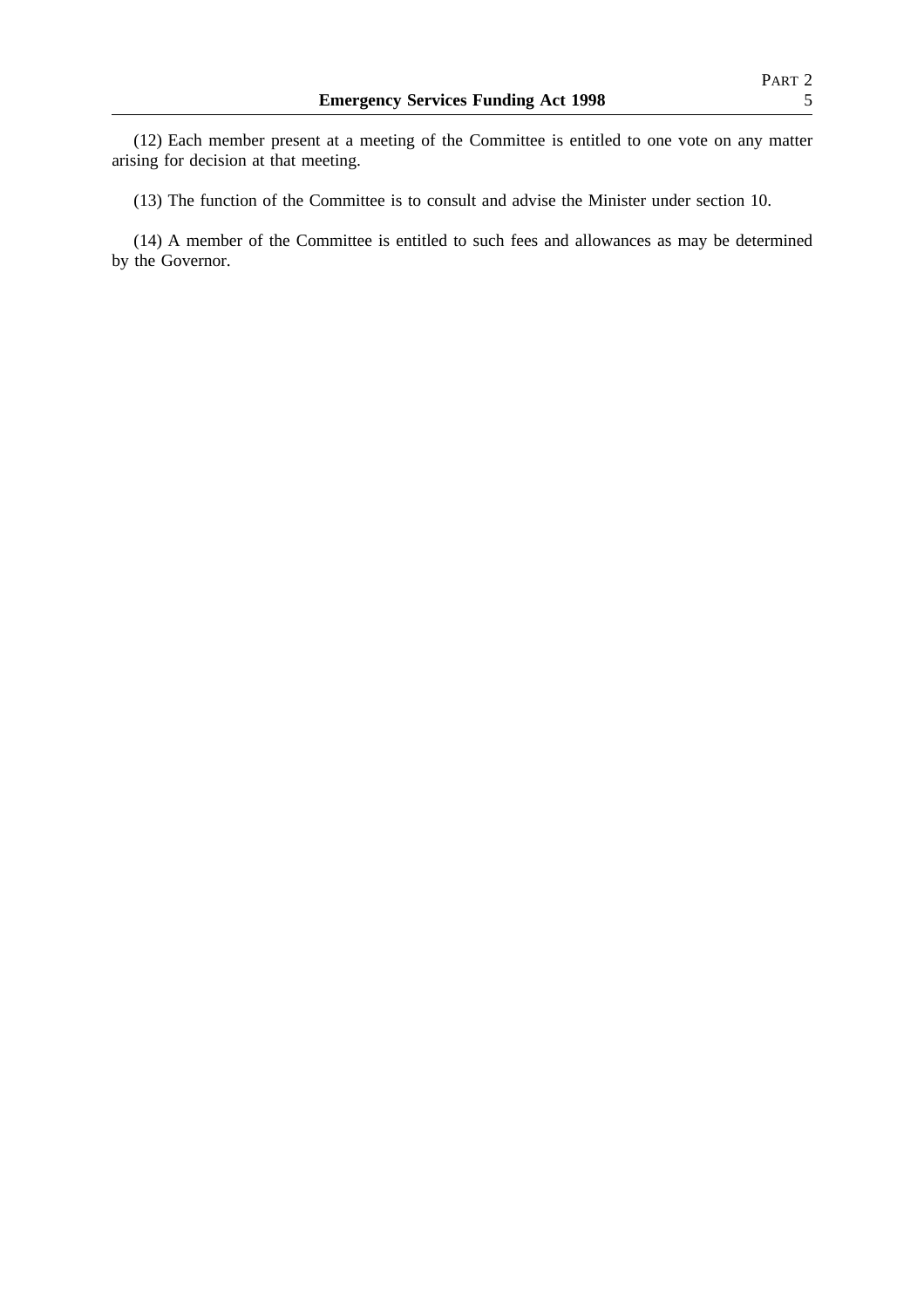# **PART 3**

# **THE EMERGENCY SERVICES LEVY**

## **DIVISION 1—LEVY IN RESPECT OF LAND**

## **Land that is subject to the levy**

**5.** (1) Subject to this Division, an emergency services levy may be assessed by the Minister against all land in the State in respect of each financial year.

(2) The levy may be assessed against—

- *(a)* any piece or section of land subject to separate ownership or occupation; or
- *(b)* any aggregation of contiguous land subject to the same ownership or occupation.

(3) Where land that is subject to separate assessment in accordance with subsection (2) is situated partly in one emergency services area and partly in another, the levy may be separately assessed against the parts of the land situated in different areas.

(4) Where different parts of land that is subject to separate assessment in accordance with subsection (2) are used for different purposes referred to in section 8, the levy may be separately assessed against each of those parts.

- (5) Where land is divided by a strata plan under the *Strata Titles Act 1988*—
- *(a)* the levy will be assessed against the units but not against the common property; but
- *(b)* the equitable interest in the common property that attaches to each unit will be regarded, for the purpose of valuation, as part of the unit.

(6) Where land is divided by a primary, secondary or tertiary plan of community division under the *Community Titles Act 1996*—

- *(a)* in the case of the division of land by a primary plan—the levy will be assessed against the primary lots that are not divided by a secondary plan and against the development lot or lots (if any);
- *(b)* in the case of the division of land by a secondary plan—the levy will be assessed against the secondary lots that are not divided by a tertiary plan and against the development lot or lots (if any);
- *(c)* in the case of the division of land by a tertiary plan—the levy will be assessed against the tertiary lots and the development lot or lots (if any).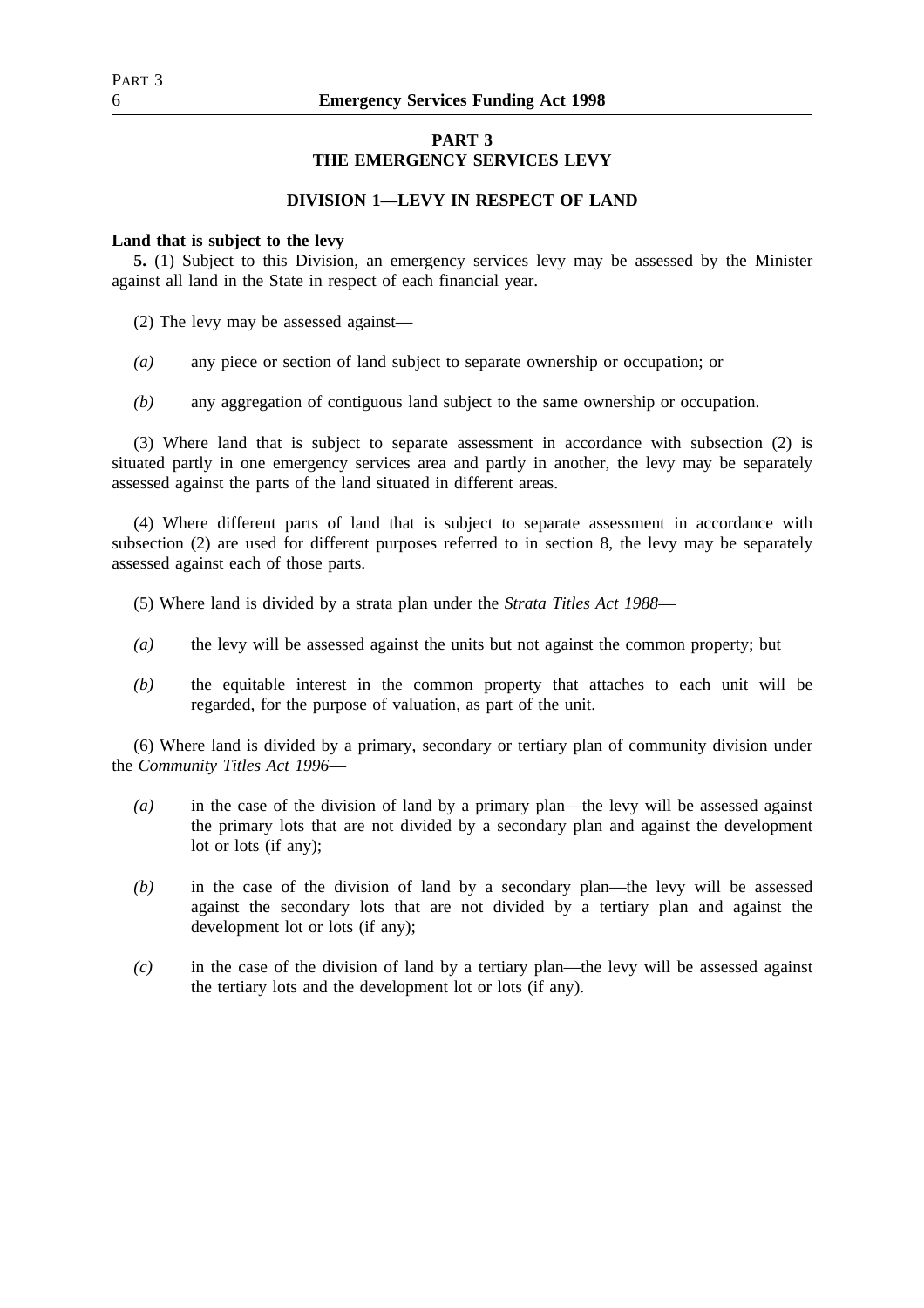(7) Where land is divided by a primary, secondary or tertiary plan of community division under the *Community Titles Act 1996*—

- *(a)* in the case of the division of land by a primary plan—where the use of the common property or part of it is, in the opinion of the Valuer-General, reasonably incidental to the use of one or more of the primary lots, the levy will not be assessed against the common property, or that part of it, but the interest in the common property, or that part of it, that attaches to each primary lot will be regarded for the purposes of valuation as part of the lot;
- *(b)* in the case of the division of land by a secondary plan—where the use of the common property or part of it is, in the opinion of the Valuer-General, reasonably incidental to the use of one or more of the secondary lots, the levy will not be assessed against the common property, or that part of it, but the interest in the common property, or that part of it, (and in the common property of the primary scheme referred to in paragraph *(a)* (if any)) that attaches to each secondary lot will be regarded for the purposes of valuation as part of the lot;
- *(c)* in the case of the division of land by a tertiary plan—where the use of the common property or part of it is, in the opinion of the Valuer-General reasonably incidental to the use of one or more of the tertiary lots, the levy will not be assessed against the common property, or that part of it, but the interest in the common property, or that part of it, (and in the common property of the primary and secondary schemes referred to in paragraphs *(a)* and *(b)* (if any)) that attaches to each tertiary lot will be regarded for the purposes of valuation as part of the lot.

(8) Where land is divided by a primary, secondary or tertiary plan of community division under the *Community Titles Act 1996* and the use of common property or any part of it is not, in the opinion of the Valuer-General, reasonably incidental to the use of any of the community lots, the levy will be assessed against the common property or that part of it and the relevant community corporation is liable for the levy as though it were the owner of the common property.

(9) If a valuation of land subject to separate assessment under this Act has not been made or adopted by the Valuer-General under the *Valuation of land Act 1971*, the Valuer-General must make or adopt a valuation of that land under that Act.

## **Basis of levy**

**6.** (1) A levy may consist of—

- *(a)* an amount payable in respect of each dollar of the value of land subject to assessment under this Act; or
- *(b)* a fixed charge; or
- *(c)* two separate components, one being the amount referred to in paragraph *(a)* and the other a fixed charge under paragraph *(b)*.

(2) The value of the land for the purposes of subsection (1) is determined by multiplying its capital value by the area factor and the land use factor for the land.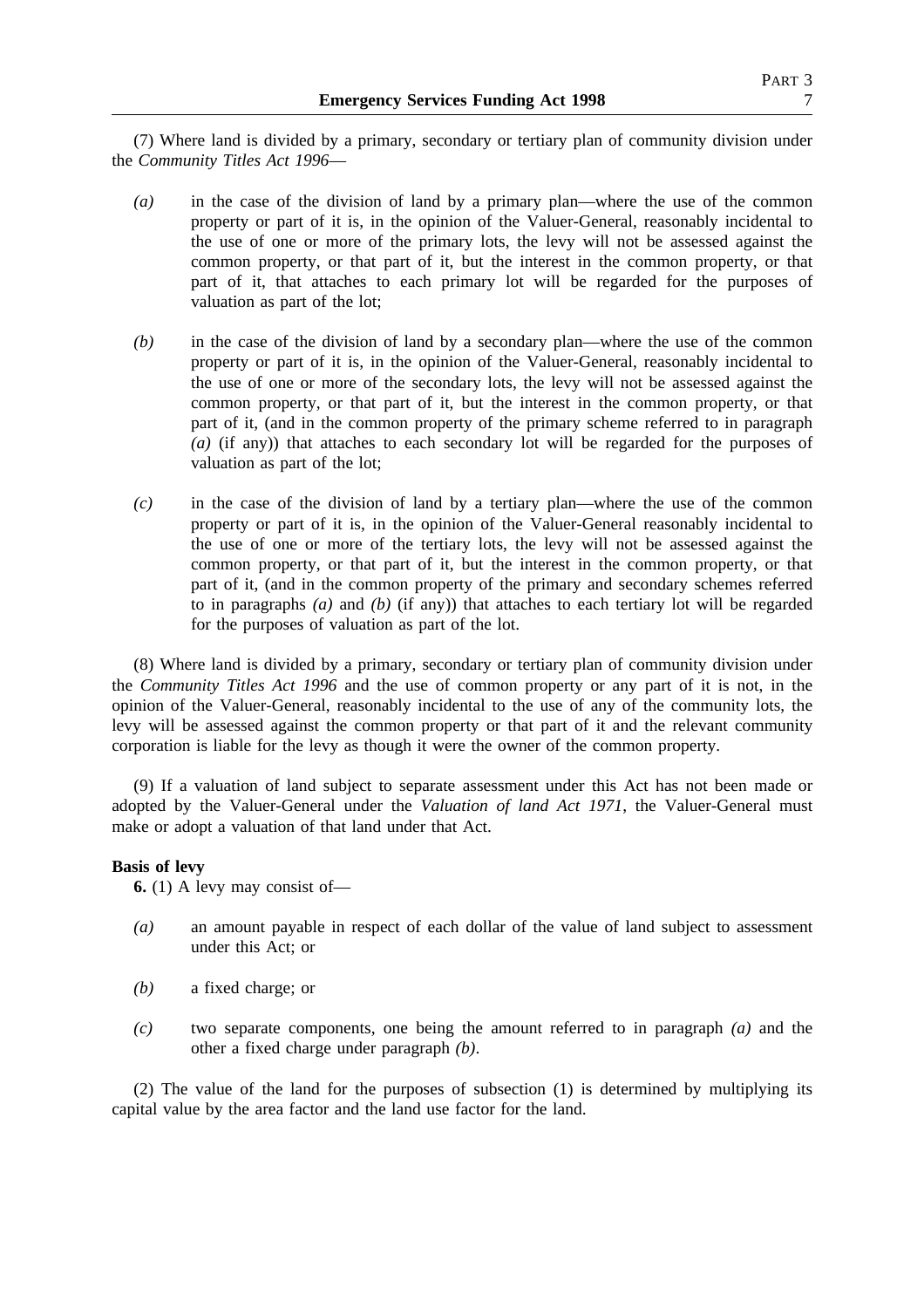(3) The capital value of land for the purposes of subsection (2) is the capital value of the land as at 1 July in the financial year to which the levy relates determined or adopted by the Valuer General under the *Valuation of Land Act 1971*.

## **Emergency services areas**

**7.** (1) The State is divided into the following emergency services areas for the purpose of determining the area factor:

- *(a)* "Greater Adelaide" being the combined areas of the councils listed in schedule 1 comprising Metropolitan Adelaide and the Adelaide hills;
- *(b)* "Regional area 1" being the areas of the cities and towns listed in schedule 1;
- *(c)* "Regional area 2" being that part of the State that is within the area of a council but is not part of Greater Adelaide or Regional area 1;
- *(d)* "Regional area 3" being that part of the State that is not within the area of a council.
- (2) The Governor may, by proclamation—
- *(a)* revoke one or more of the areas into which the State is divided by this section (or by a proclamation under this subsection) and reconstitute the part of the State affected as one or more emergency services areas for the purposes of this Act; or
- *(b)* vary the boundaries of two or more emergency services areas.

(3) For the purposes of determining the amount of the levy payable in respect of land, the land will be taken to be situated in the emergency services area in which it was situated on 1 July in the financial year to which the levy relates.

## **Land uses**

**8.** (1) The following land uses are prescribed for the purposes of determining the land use factor:

- *(a)* commercial;
- *(b)* industrial;
- *(c)* residential;
- *(d)* rural;
- *(e)* all uses other than those referred to in paragraphs *(a)*, *(b)*, *(c)* or *(d)*.

(2) Land will be taken to be used for one of the purposes referred to in subsection (1) if, in the opinion of the Valuer-General, it is being predominantly used for that purpose on the relevant day.

(3) Land (except vacant land) that was not being used on the relevant day will be taken to be used for the purpose for which it was last used on a continuing basis.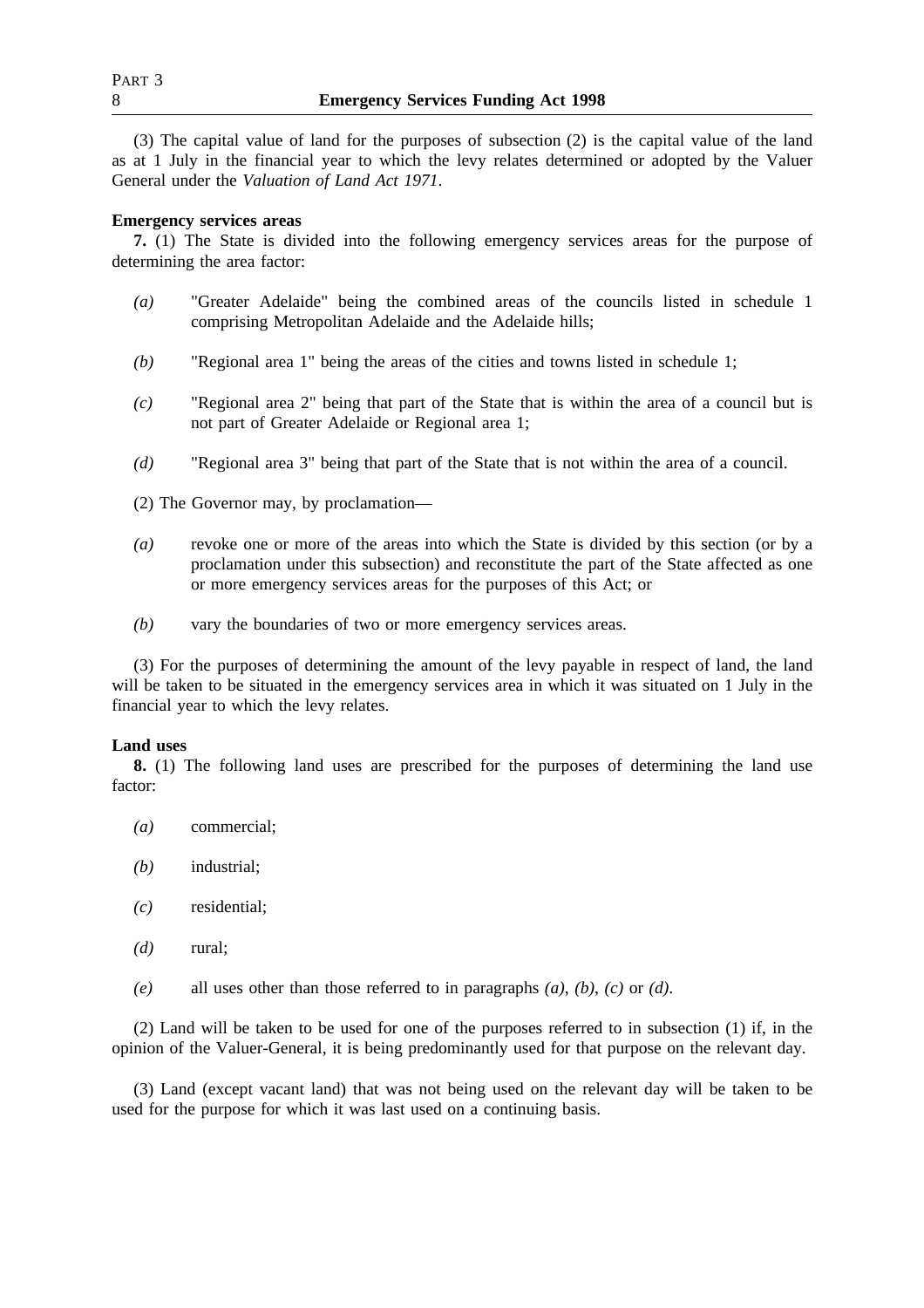(4) Vacant land that is not used for any purpose and that would not, but for this subsection, fall within paragraph *(d)* of subsection (1) will be taken to fall within that paragraph whether it is situated in a rural area or in any other part of the State.

(5) In this section—

"**commercial**" use of land means a use of land defined by the *Local Government Regulations* as "**commercial shop**", "**commercial office**" or "**commercial other**";

"**industrial**" use of land means a use of land defined by the *Local Government Regulations* as "**industry light**" or "**industry other**";

"**the Local Government Regulations**" means the *Local Government (Land Use) Regulations 1989*;

"**the relevant day**" is the day on which the notice under section 10(1) is published in the *Gazette*;

"**residential**" use of land means a use of land defined by the *Local Government Regulations* as "**residential**";

"**rural**" use of land means a use of land defined by the *Local Government Regulations* as "**primary production**".

## **Objection to attribution of use to land**

**9.** (1) The owner of land may object to the attribution of a particular use to the land by the Valuer-General.

(2) The objection must be made to the Minister and must—

- *(a)* be in writing; and
- *(b)* set out—
	- (i) the grounds of the objection; and
	- (ii) the land use that should, in the objector's opinion, be attributed to the land; and
- *(c)* be served on the Minister within 21 days after the objector receives notice under section 16 of the levy payable by him or her.

(3) The Minister may decide any such objection as he or she thinks fit and must notify the objector in writing of his or her decision and the reasons for it.

(4) If the objector is dissatisfied with the Minister's decision, he or she may, subject to the relevant rules of the Supreme Court, appeal against the decision to the Land and Valuation Court.

(5) Except as provided by this section, the attribution of a particular land use to land under this Division cannot be challenged.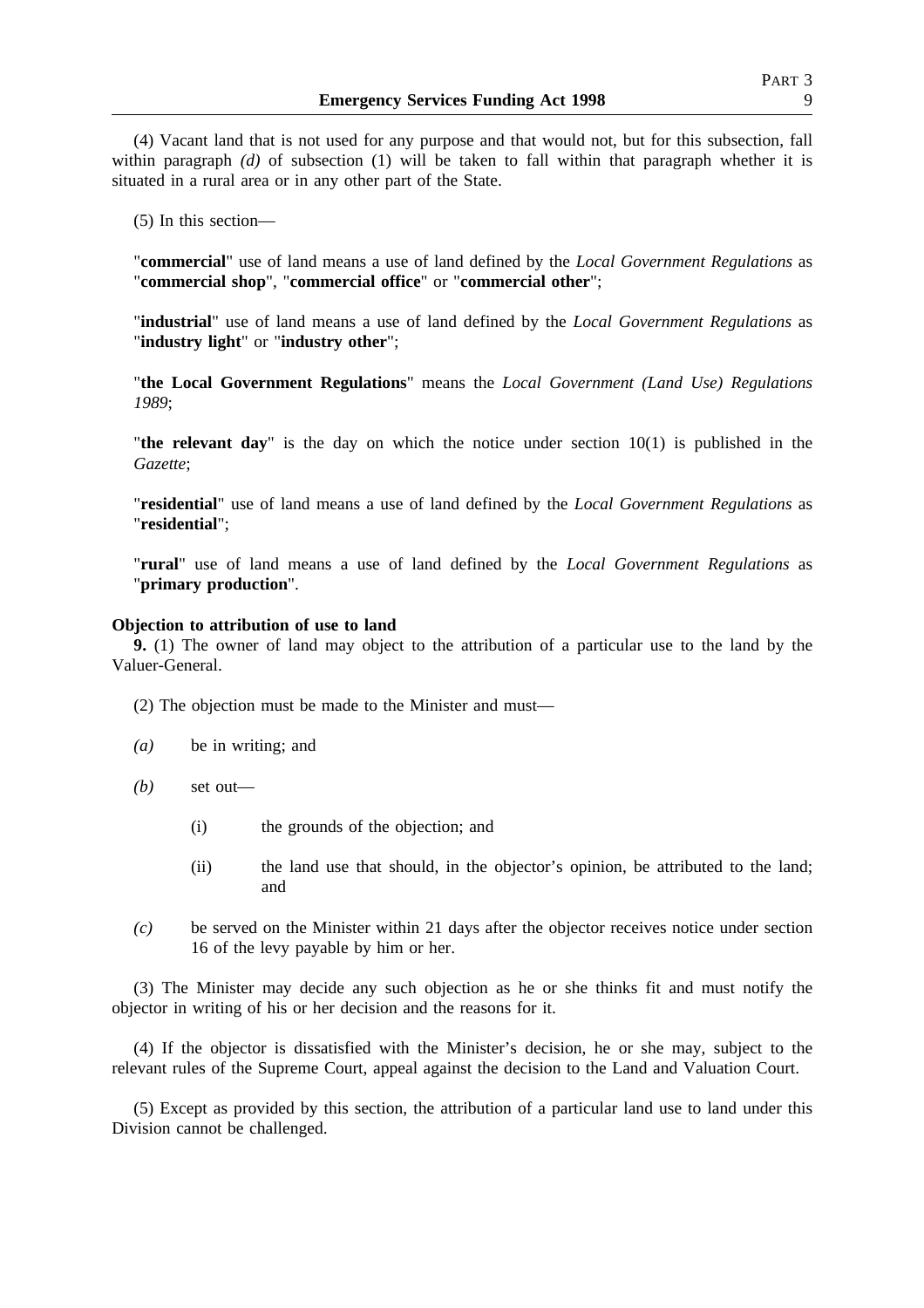(6) The determination of an objection under this section only affects the attribution of a use to land for the purposes of this Act.

## **Declaring the levy and the area and land use factors**

**10.** (1) The Governor may, by notice published in the *Gazette* on the recommendation of the Minister, declare—

- *(a)* the levy; and
- *(b)* where the levy, or a component of the levy, is an amount payable in respect of each dollar of the value of land—
	- (i) the area factor for each of the emergency services areas; and
	- (ii) the land use factor for each of the land uses referred to in section  $8(1)$ ,

for the financial year specified in the notice.

(2) Where the levy, or a component of the levy, is a fixed charge, the amount of the charge must be the same for each piece, section or aggregation of contiguous land subject to separate assessment that is situated in the same emergency services area.

(3) The notice must be published before the commencement of the financial year to which it relates.

(4) The Minister must, before making a recommendation to the Governor under subsection (1), determine—

- *(a)* the amount that, in the Minister's opinion, needs to be raised by means of the levy under this Division to fund emergency services in the relevant financial year; and
- *(b)* the amounts to be expended in that financial year for various kinds of emergency services and the other purposes referred to in section 28(4); and
- *(c)* as far as practicable, the extent to which the various parts of the State will benefit from the application of that amount.

(5) Before making a recommendation to the Governor under subsection (1) as to the amount of the levy and the values of the area factors and the land use factors to be included in the notice published under that subsection and before making the determinations under subsection (4), the Minister must consult and consider the advice (which must be in writing) of the Emergency Services Funding Advisory Committee.

(6) A notice published under subsection (1) must—

- *(a)* include a statement of the amount determined by the Minister under subsection (4)*(a)*; and
- *(b)* include a description of the method used in determining that amount; and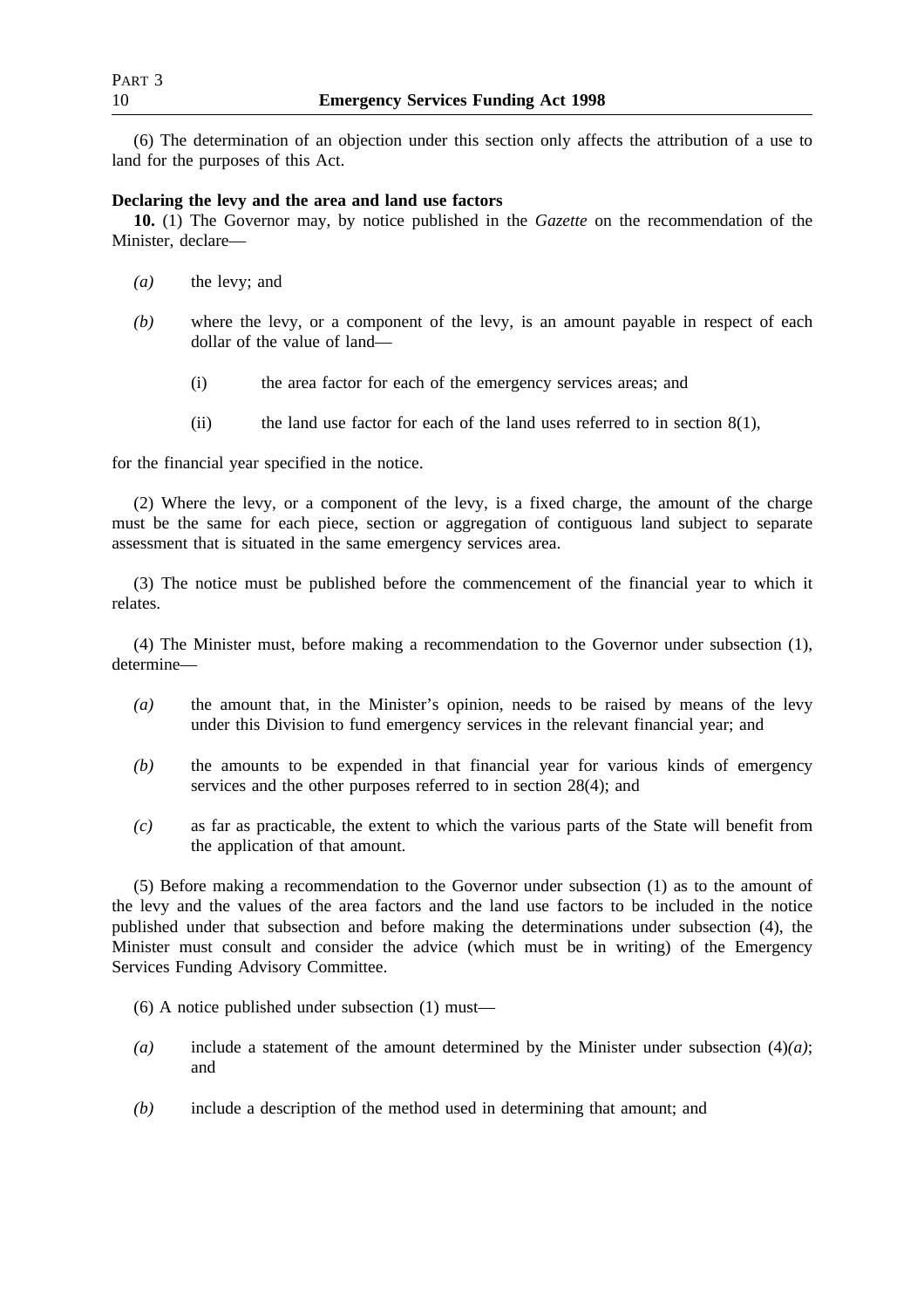*(c)* where the Minister did not follow the advice of the Emergency Services Funding Advisory Committee referred to in subsection (5) in making one or more of the determinations under subsection (4) or in his or her recommendation to the Governor as to the amount of the levy or the values of the area factors or the land use factors—include the advice or that part of the advice of the Committee referred to in subsection (5) that relates to the matter or matters on which the Committee's advice was not followed and the Minister's reasons for not following the advice.

(7) The Minister must, as soon as practicable after the publication of a notice under subsection (1), cause a copy of the notice and the Committee's advice referred to in subsection (5) to be laid before both Houses of Parliament.

(8) After the first notice declaring a levy under subsection (1) has been published in the *Gazette*, the Governor must not declare a further levy under that subsection in respect of a subsequent year unless—

- *(a)* the amount of the levy is the same as, or less than, the amount of the levy declared by the first notice; or
- *(b)* the notice declaring the levy has been authorised by a resolution of the House of Assembly.

(9) No proceedings for judicial review or for a declaration, injunction, writ, order or other remedy may be brought before a court, tribunal or other person or body to challenge or question the amount of the levy or the value of the area factor or the land use factor declared in a notice under subsection (1).

## **Liability of the Crown**

**11.** (1) The Crown is exempt from paying the levy for a financial year in respect of the land referred to in subsection (2) if it has paid into the Community Emergency Services Fund in respect of that year an amount that is equivalent to 11 per cent of the amount determined by the Minister under section 10(4)*(a)* for that year.

- (2) The land to which subsection (1) relates is—
- *(a)* unalienated land of the Crown;
- *(b)* land vested in a Minister of the Crown or that is dedicated land under the care, control and management of a Minister of the Crown;
- *(c)* land vested in any other agency or instrumentality of the Crown, or that is dedicated land under the care, control and management of an agency or instrumentality of the Crown, except those agencies or instrumentalities excluded by proclamation under subsection (3);
- *(d)* land held from the Crown under lease, licence or agreement to purchase.

(3) The Governor may, by proclamation, exclude an agency or instrumentality of the Crown from the operation of subsection (2)*(c)*.

(4) The Governor may, by subsequent proclamation, vary or revoke a proclamation under this section.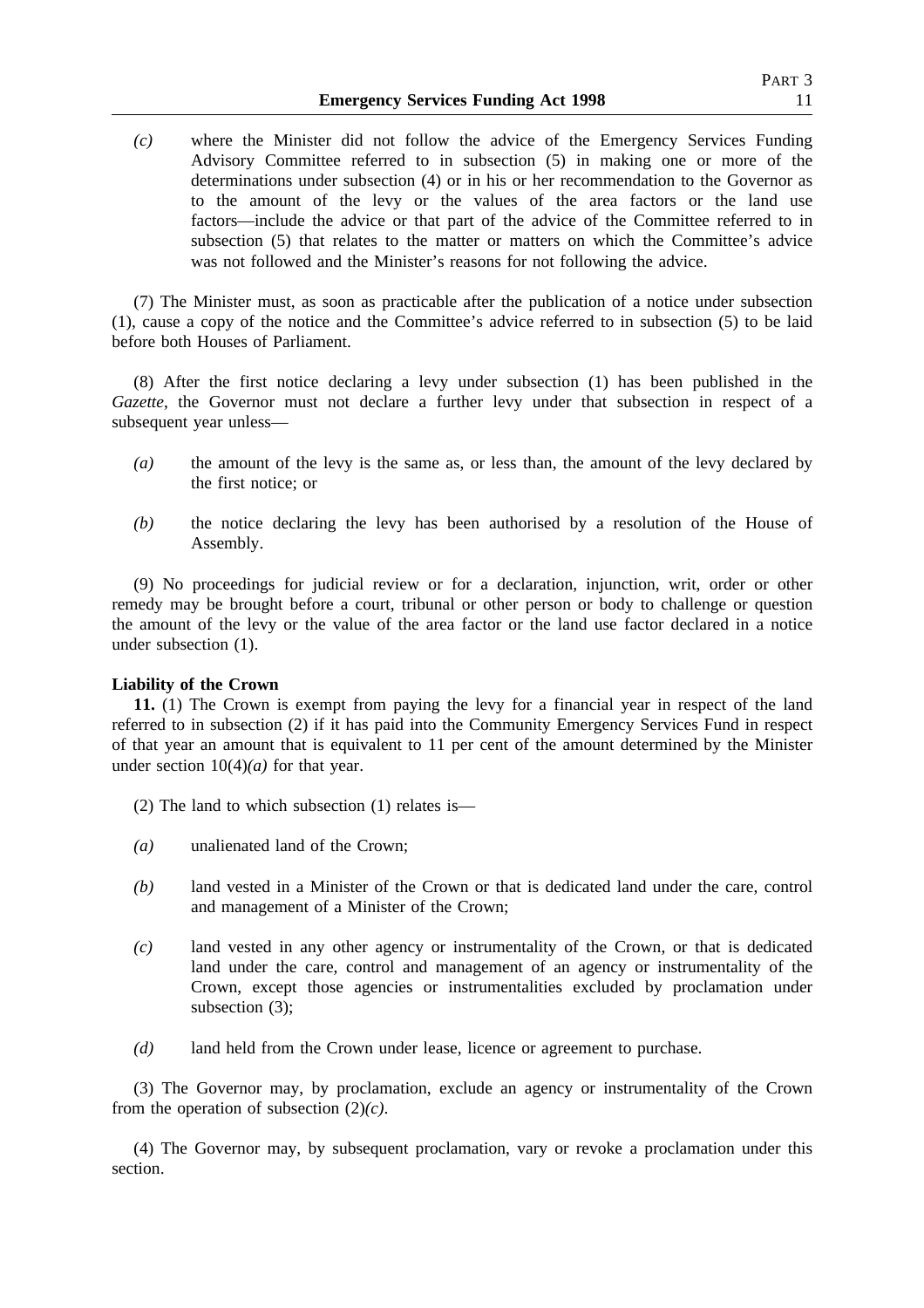(5) This section expires on 30 June 2002.

## **Minister to keep assessment book**

**12.** (1) The Minister must ensure that a record (the "assessment book") is kept in which is entered—

- $(a)$ 
	- (i) a brief description of each separate piece or section of land or aggregation of contiguous land that is subject to separate assessment for the emergency services levy under this Act; and
	- (ii) the capital value for the time being determined or adopted by the Valuer-General of that land;
- *(b)* the name and address of the owner of the land; and
- *(c)* the land use of the land; and
- *(d)* such other information as may be prescribed by regulation.

(2) Notwithstanding subsection (1), where the Minister is satisfied that the inclusion in the assessment book of the name or address of any person would place at risk the personal safety of that person, a member of that person's family or any other person, the Minister may suppress the name or address from the assessment book.

(3) Where the Minister is satisfied that a person's address is suppressed from the roll under the *Electoral Act, 1985*, the Minister must—

- *(a)* where the person's residential address is included in respect of land that the person owns but does not occupy—suppress the person's residential address from the assessment book;
- *(b)* where the person's residential address is land described in the assessment book—suppress the person's name from the assessment book in relation to that land.
- (4) The assessment book may—
- *(a)* be kept in any form (whether in the form of a book or not) that allows for the accurate recording of information and easy access to that information;
- *(b)* be kept in different parts at different places;
- *(c)* where the Minister delegates the duty to keep the assessment book—be kept in different parts by different persons.

(5) The Minister may make any alteration to the assessment book that may be necessary to keep the book in a correct and up to date form.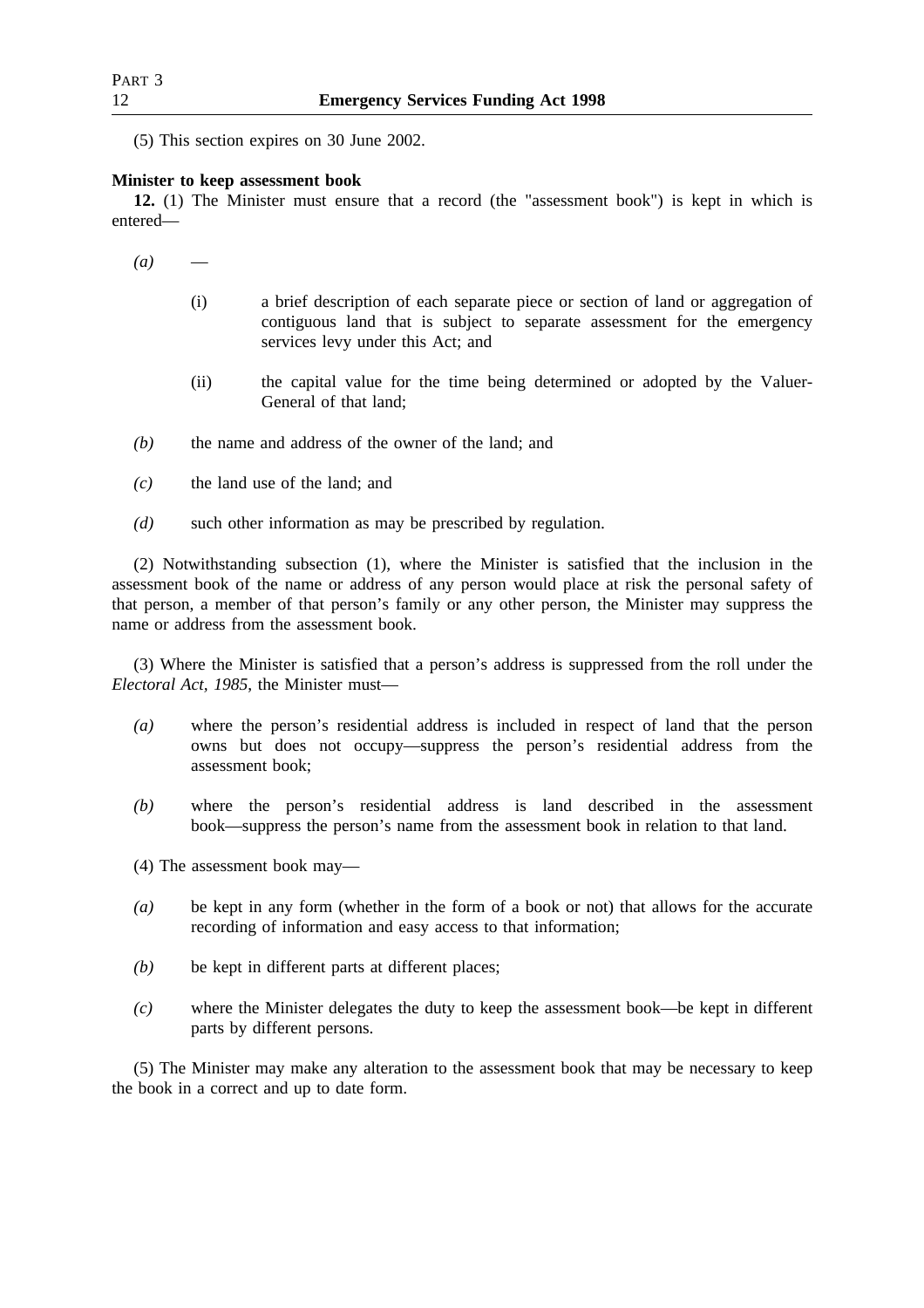(6) The Minister may require a council or any other person who has information that is necessary or useful for—

- *(a)* the purpose of compiling the assessment book and keeping it in an up to date form; or
- *(b)* any other purpose related to the administration of this Act,

to provide that information to the Minister (or to any other person nominated by the Minister) in the form specified by the Minister.

### **Alterations to assessment book**

**13.** (1) Application may be made to the Minister for an alteration of the assessment book by an owner of land on the ground that particular information entered in the assessment book is incorrect or has not been recorded in accordance with this Act.

(2) An application under subsection (1) must be made in a manner and form approved by the Minister.

(3) A person who is dissatisfied with the decision of the Minister on an application may apply to the Supreme Court for an order for rectification of the assessment book.

### **Inspection of assessment book**

**14.** (1) A person is entitled to inspect the assessment book during ordinary office hours.

(2) A person is entitled, on payment of a fee fixed by the Minister, to a copy of any entry made in the assessment book.

## **Liability for the levy**

**15.** (1) The person who is the owner of land on 1 July in the financial year for which a levy has been declared is liable to pay the levy to the Minister.

(2) Two or more persons who own the same land are jointly and severally liable for the levy in respect of that land and are entitled to contribution between each other in proportion to the value of their respective interests in the land.

(3) A subsequent owner of land is liable for a levy, or a part of a levy, in respect of that land that has not been paid by the person or persons primarily liable under subsection (1) or (2).

- (4) A subsequent owner who has paid the whole or part of a levy is entitled to recover—
- *(a)* the amount paid from the person primarily liable or, if there are two or more such persons, from any one or more of them;
- *(b)* a part of the amount paid from his or her co-owner (if any) that is in proportion to the value of their respective interests in the land.

(5) A subsequent owner who has paid an amount to his or her co-owner under subsection (4)*(b)* is entitled to recover that amount from the person primarily liable or, if there are two or more such persons, from any one or more of them.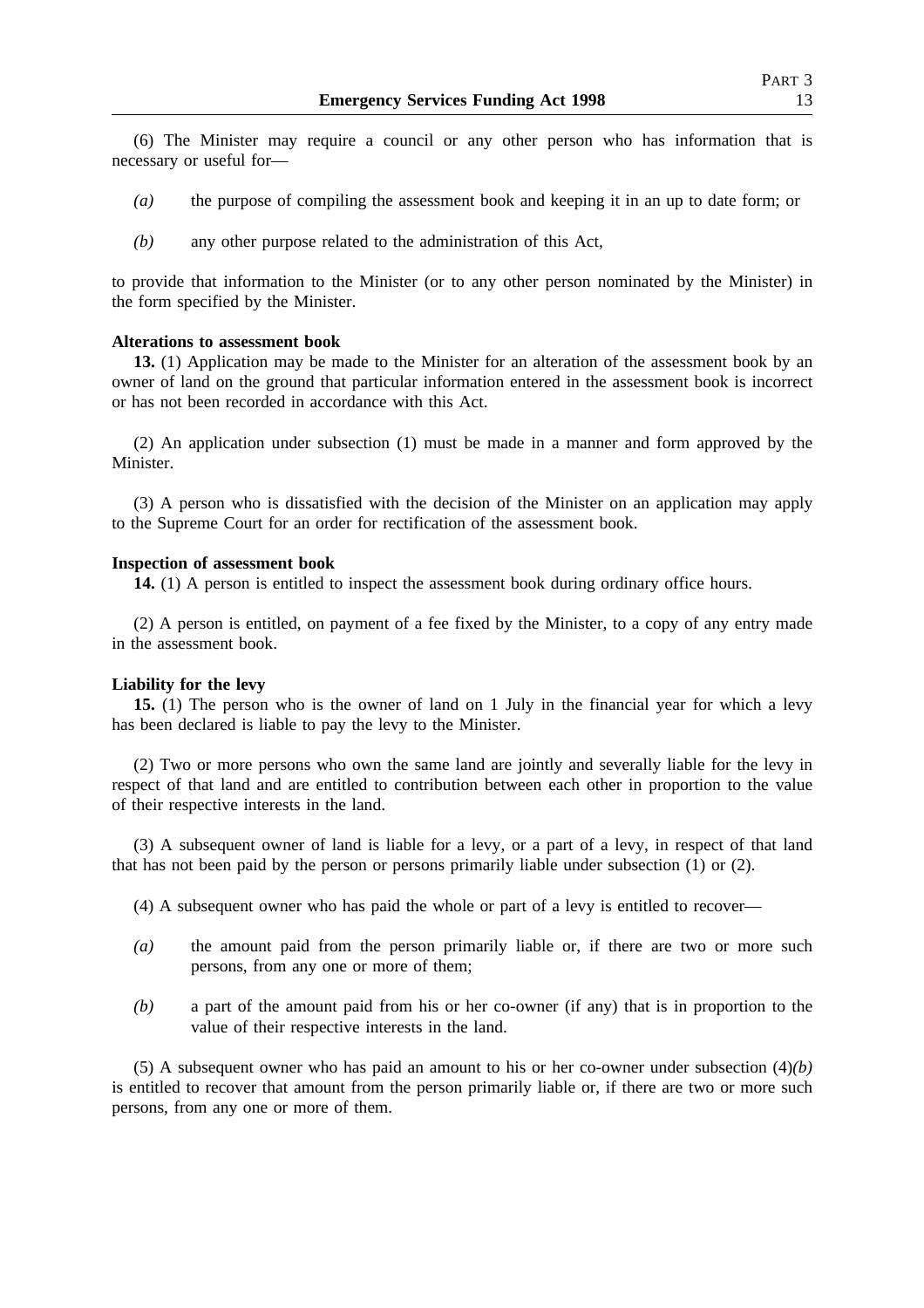(6) In this section—

"**subsequent owner**" of land includes a person who has ceased to be an owner of the land.

## **Notice of levy**

**16.** (1) The Minister must serve notice of the amount of the levy that is payable in respect of land for a financial year on the person who was the owner of the land on 1 July in that year.

- (2) The notice must state—
- *(a)* the amount of the levy; and
- *(b)* the area factor and the land use factor applicable to the land; and
- *(c)* the capital value of the land; and
- *(d)* the date (being at least 28 days after the notice is served) by which the levy must be paid; and
- *(e)* such other information as is required by regulation.

(3) Where there are two or more owners of land, service of the notice on one of them will be taken to be service on both or all of them.

(4) The notice required to be served under this section may be served as a separate notice or, with the approval of the Minister, as part of any other notice served by a public authority or other person.

(5) Where the same person owns two or more pieces, sections or aggregations of contiguous land subject to separate assessment, separate notices or one combined notice may be served on the owner.

## **Interest**

**17.** (1) Interest accrues—

- *(a)* on an unpaid levy; and
- *(b)* on unpaid interest,

in accordance with the regulations.

(2) A person who is liable to pay a levy is also liable to pay interest that accrues, or has accrued, on or in relation to the levy under this section.

## **Levy first charge on land**

**18.** (1) An unpaid levy and unpaid interest in relation to the levy are a first charge on the land in relation to which the levy is payable.

(2) Where a levy is assessed against the common property, or part of the common property, of a community scheme under the *Community Titles Act 1996*, the levy is not a charge on the common property but is, instead, a charge on each of the community lots of the community scheme.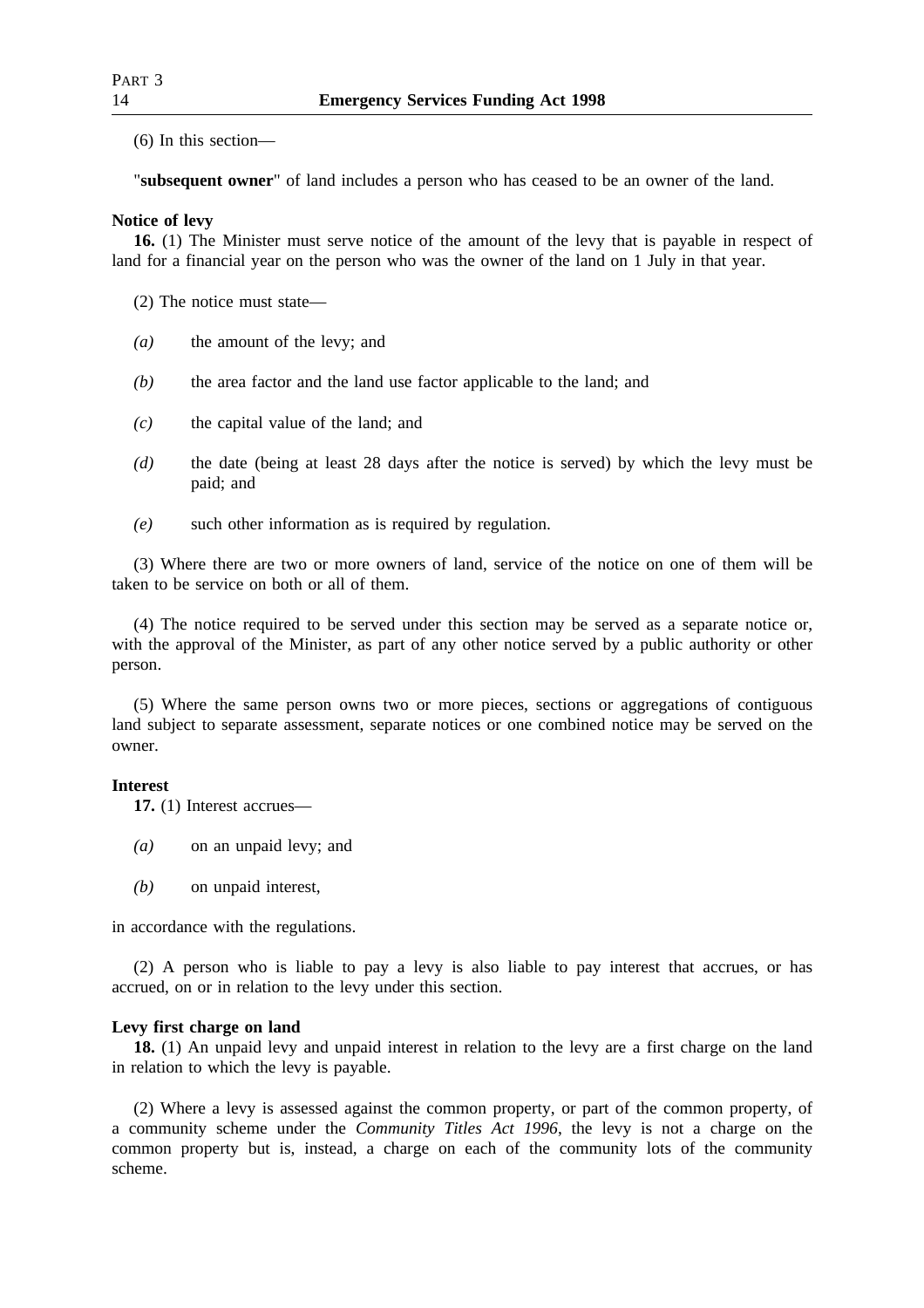#### **Rent, etc., payable by lessee or licensee**

**19.** (1) The Minister may, by written notice to a lessee or licensee of land in respect of which a levy has fallen due, require him or her to pay to the Minister any rent or other consideration payable under the lease or licence in satisfaction of the liability for the levy.

(2) Where the Minister gives a notice under subsection (1), an additional charge of five per cent of the amount in arrears is payable and recoverable as part of the levy.

(3) The Minister may remit the charge payable under subsection (2) in whole or in part.

 $(4)$  If—

- *(a)* the Minister gives a notice to a lessee or licensee under subsection (1); and
- *(b)* the Minister, by written notice to the owner of the land, informs the owner of the imposition of the requirement under subsection (1); and
- *(c)* the lessee or licensee, contrary to the terms of the notice under subsection (1), makes a payment to the owner instead of to the Minister,

the owner, must within one clear business day after receipt of the payment, pay the amount received to the Minister in satisfaction, or partial satisfaction, of the liability for the levy.

Maximum Penalty: \$250.

(5) Payment by a lessee or licensee of rent or other consideration to the Minister under this section is, to the extent of the payment, in satisfaction of the lessee's or licencee's obligation under the lease or licence.

(6) In this section—

"**levy**" includes unpaid interest in relation to the levy.

#### **Sale of land for non-payment of a levy**

**20.** (1) Where a levy, or interest in relation to a levy, is a first charge on land and has been unpaid for two years or more, the Minister may sell the land.

(2) Before the Minister sells land in pursuance of this section, he or she must serve notice on the owner of the land—

- *(a)* stating the period for which the levy or interest have been in arrears; and
- *(b)* stating the amount of the total liability for the levy and interest presently outstanding and charged on the land; and
- *(c)* stating that if that amount is not paid in full within one month of service of the notice (or such longer time as the Minister may allow), the Minister intends to sell the land for non-payment of the levy or interest.

(3) A copy of a notice must be served on the registered mortgagee or encumbrancee of the land (if any).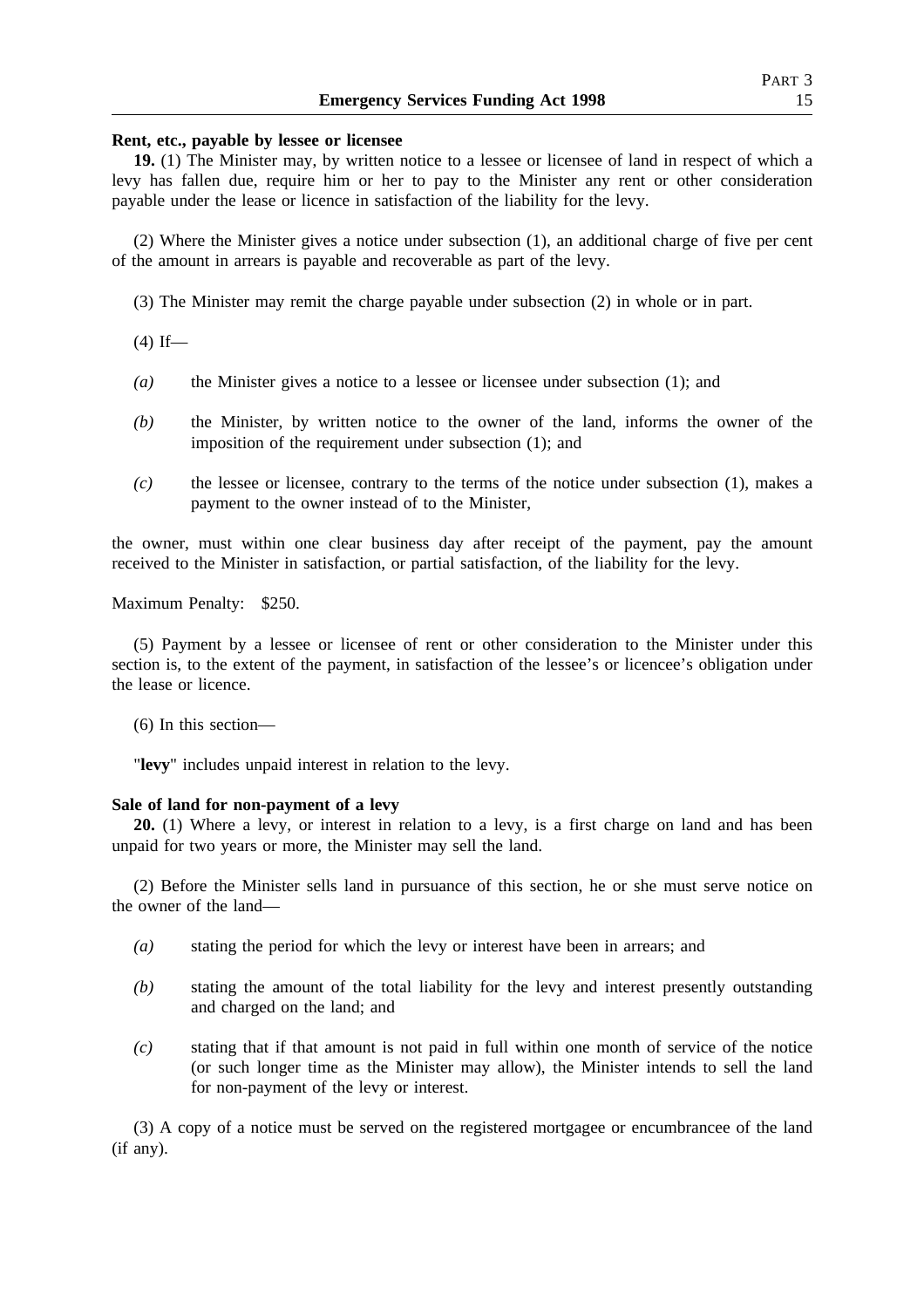(4) If the outstanding amount is not paid in full within the time allowed under subsection (2), the Minister may proceed to sell the land.

(5) The sale will be by public auction (and the Minister may set a reserve price for the purposes of the auction).

(6) An auction under this section must be advertised on at least two separate occasions in a newspaper circulating generally throughout the State.

(7) If, before the date of the auction, the outstanding amount and the costs incurred by the Minister in proceeding under this section are paid to the Minister, the Minister must withdraw the land from auction.

(8) If an auction fails, the Minister may sell the land by private contract for the best price that he or she can reasonably obtain.

(9) Any money received by the Minister in respect of the sale of land under this section will be applied as follows:

- *(a)* firstly—in paying the costs of the sale and any other costs incurred in proceeding under this section;
- *(b)* secondly—in discharging the liability for the levy and interest and any other liabilities to the Minister in respect of the land;
- *(c)* thirdly—in discharging any liability to the Crown for rates, charges or taxes (including rates, charges or taxes that are a first charge on the land);
- *(d)* fourthly—in discharging any liability to a council for rates or any other liability to a council in respect of the land;
- *(e)* fifthly—in discharging any liabilities secured by registered mortgages, encumbrances or charges;
- *(f)* sixthly—in discharging any other mortgages, encumbrances and charges of which the Minister has notice;
- *(g)* seventhly—in payment to the former owner of the land.

(10) If the former owner cannot be found after making reasonable inquiries as to his or her whereabouts, an amount payable to the former owner must be dealt with as unclaimed money under the *Unclaimed Moneys Act 1891*.

(11) Where land is sold by the Minister in pursuance of this section, an instrument of transfer executed by the Minister will operate to vest title to the land in the purchaser.

(12) The title vested in a purchaser under subsection (11) will be free of all mortgages, encumbrances and charges and all leases and licences.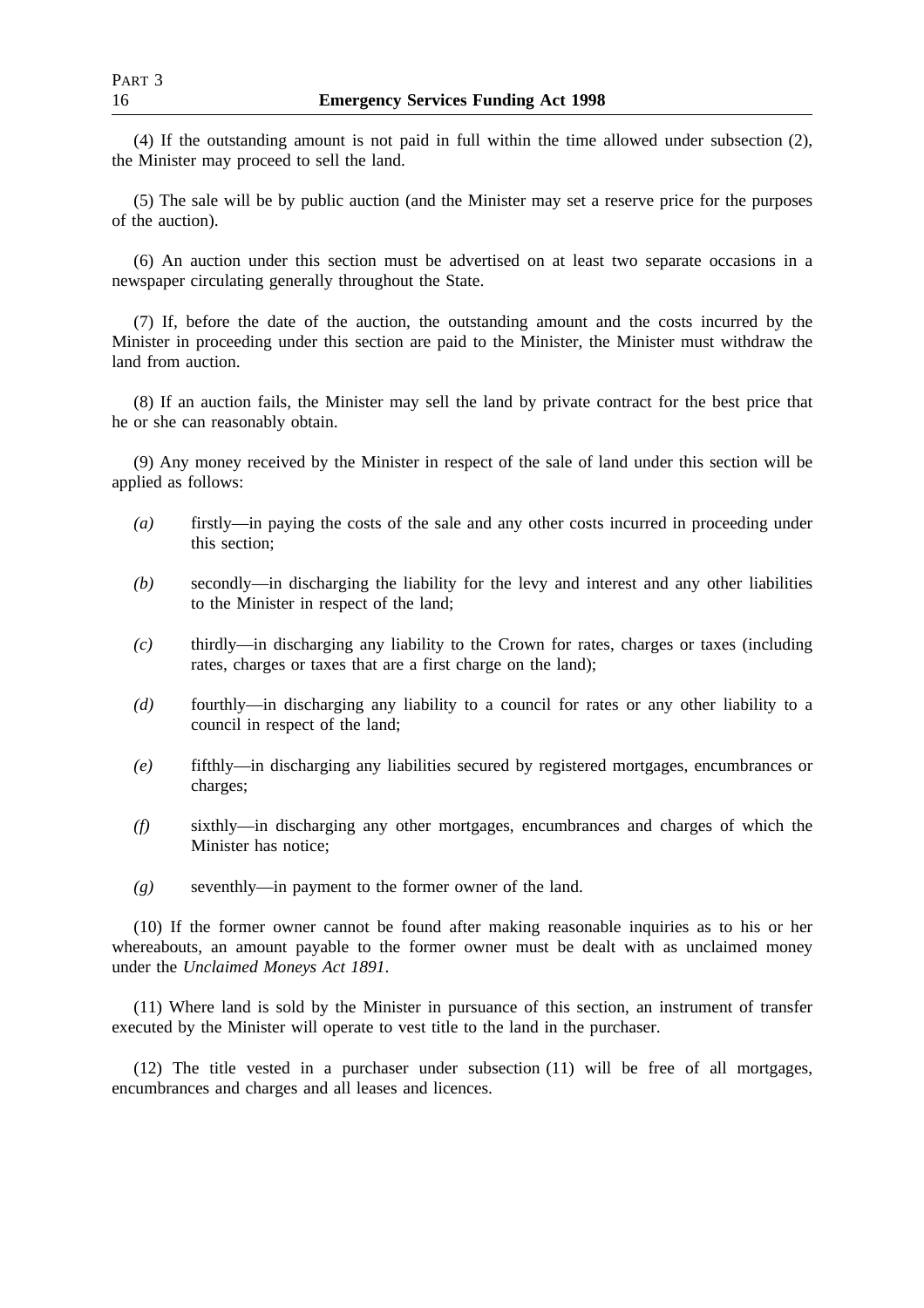(13) An instrument of transfer passing title to land in pursuance of a sale under this section must, when lodged with the Registrar-General for registration or enrolment, be accompanied by a statutory declaration made by the Chief Executive of the Department of Justice stating that the requirements of this section in relation to the sale of the land have been observed.

(14) Where it is not reasonably practicable to obtain the duplicate certificate of title to land that is sold in pursuance of this section, the Registrar-General may register the transfer notwithstanding the non-production of the duplicate, but in that event he or she must cancel the existing certificate of title for the land and issue a new certificate in the name of the transferee.

## **Recovery of levy not affected by an objection, review or appeal**

**21.** (1) The right of the Minister to recover a levy is not suspended by—

- *(a)* an objection, review or appeal in respect of a valuation made or adopted under the *Valuation of Land Act 1971*; or
- *(b)* an objection or appeal in respect of the attribution of a particular land use to land.

(2) If an objection, review or appeal results in the alteration of a valuation or a decision to attribute a different land use to land, a due adjustment must be made and—

- *(a)* any amount overpaid must be refunded;
- *(b)* any additional amount payable on account of an alteration of the valuation or decision may be recovered as an unpaid levy (but action to recover any such amount must not be taken until at least 30 days have expired from the date on which notification of the alteration is given to the person who initiated the objection, review or appeal);
- *(c)* interest accrues on an amount to be refunded under paragraph *(a)* and on an unpaid amount referred to in paragraph *(b)* in accordance with the regulations.

## **Payment of the levy into the Fund**

**22.** The Minister must pay money received in payment of the levy into the Fund.

## **DIVISION 2—LEVY IN RESPECT OF VEHICLES AND VESSELS**

#### **Liability for the levy**

**23.** (1) A person who wishes to register, or renew the registration of, a motor vehicle under the *Motor Vehicles Act 1959* must pay the emergency services levy imposed under this Division to the Registrar of Motor Vehicles when applying for the registration or the renewal of the registration.

(2) A person who wishes to register, or renew the registration of, a vessel under the *Harbors and Navigation Act 1993* must pay the emergency services levy imposed under this Division to the Chief Executive of the department or administrative unit for the time being administering that Act when applying for the registration or the renewal of the registration.

(3) Despite the provisions of the *Motor Vehicles Act 1959* or the *Harbors and Navigation Act 1993*, the registration of a motor vehicle or a vessel must not be granted or renewed under the relevant Act unless the emergency services levy has been paid.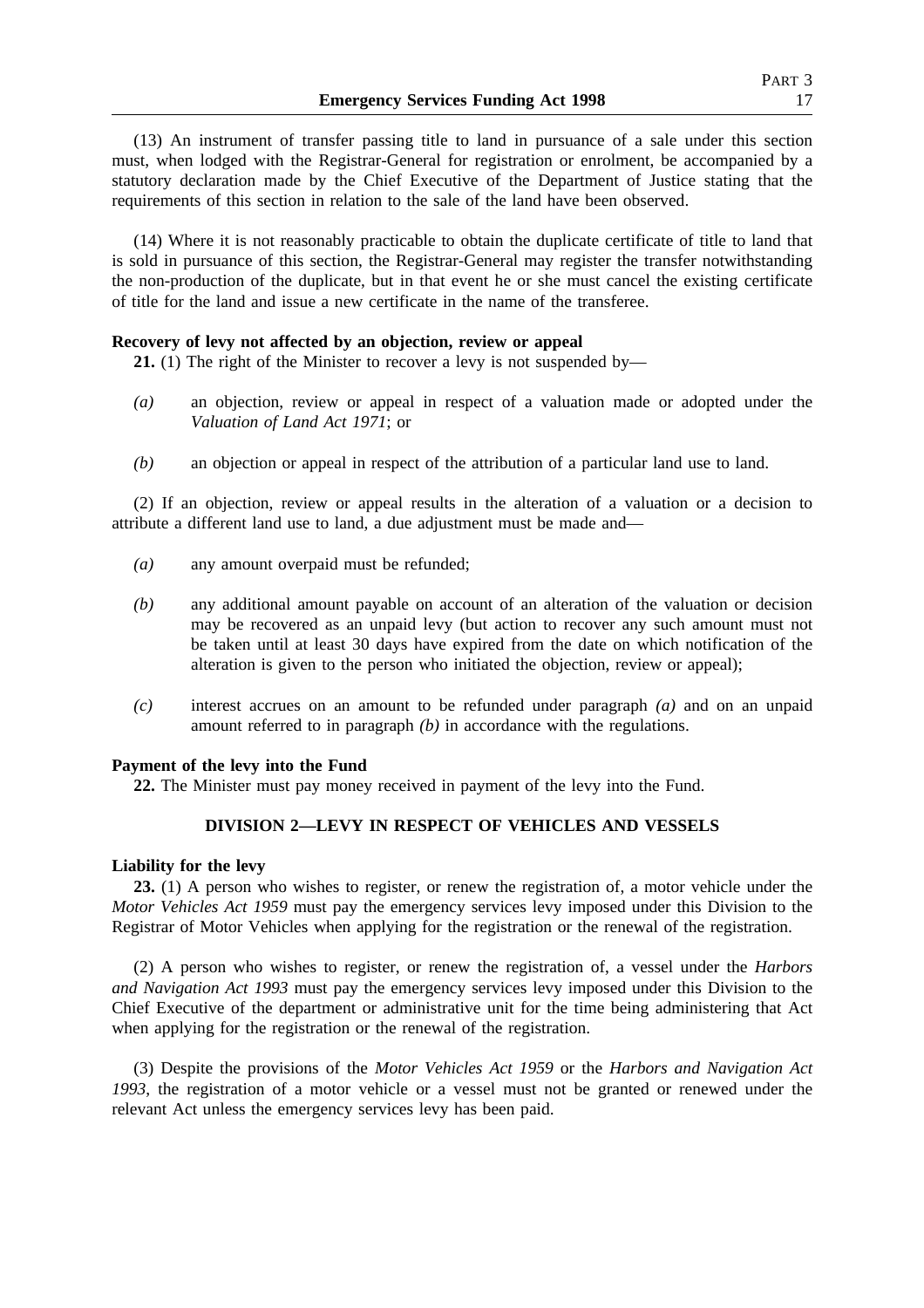## **Declaring the amount of the levy**

**24.** (1) The Governor may, by notice published in the *Gazette* on the recommendation of the Minister, declare the amount of the levy.

(2) The notice must—

- *(a)* divide motor vehicles into the same classes as the Premium Class Code published by the Motor Accident Commission and must specify the amount of the levy in respect of each class; and
- *(b)* specify the amount of the levy in respect of vessels; and
- *(c)* specify the financial year or financial years in relation to which the notice applies.

(3) The notice may declare the amount of the levy in respect of one, or two or more, financial years specified in the notice.

(4) The notice must be published before the commencement of the financial year or financial years in relation to which it will apply.

(5) Where the period of registration in relation to which the levy is payable is the whole of a particular financial year, the amount payable is the amount of the levy for that year.

(6) Where the period of registration in relation to which the levy is payable falls wholly within, but is less than, the period of a financial year, the amount payable is the appropriate proportion of the levy for that year.

(7) Where the period of registration in relation to which the levy is payable falls partly in one financial year and partly in the next financial year, the levy will be made up of the appropriate proportion of the levy payable in respect of each year.

(8) After the first notice declaring a levy under subsection (1) has been published in the *Gazette*, the Governor must not declare a further levy under that subsection in respect of a subsequent year or years unless—

- *(a)* the amount of the levy declared in respect of each class of motor vehicle and in respect of vessels is the same as, or less than, the amount of the levy declared by the first notice; or
- *(b)* the notice declaring the levy has been authorised by a resolution of the House of Assembly.

## **Exemption by Minister**

**25.** (1) The Minister may, by notice published in the *Gazette*, exempt motor vehicles or vessels of a class specified in the notice from the imposition of a levy under this Division.

(2) A notice under subsection (1) may be varied or revoked by the Minister by subsequent notice published in the *Gazette*.

## **Objection to classification of vehicle**

**26.** (1) A person who is liable to pay a levy in respect of a vehicle may object to the classification of the vehicle by the Minister.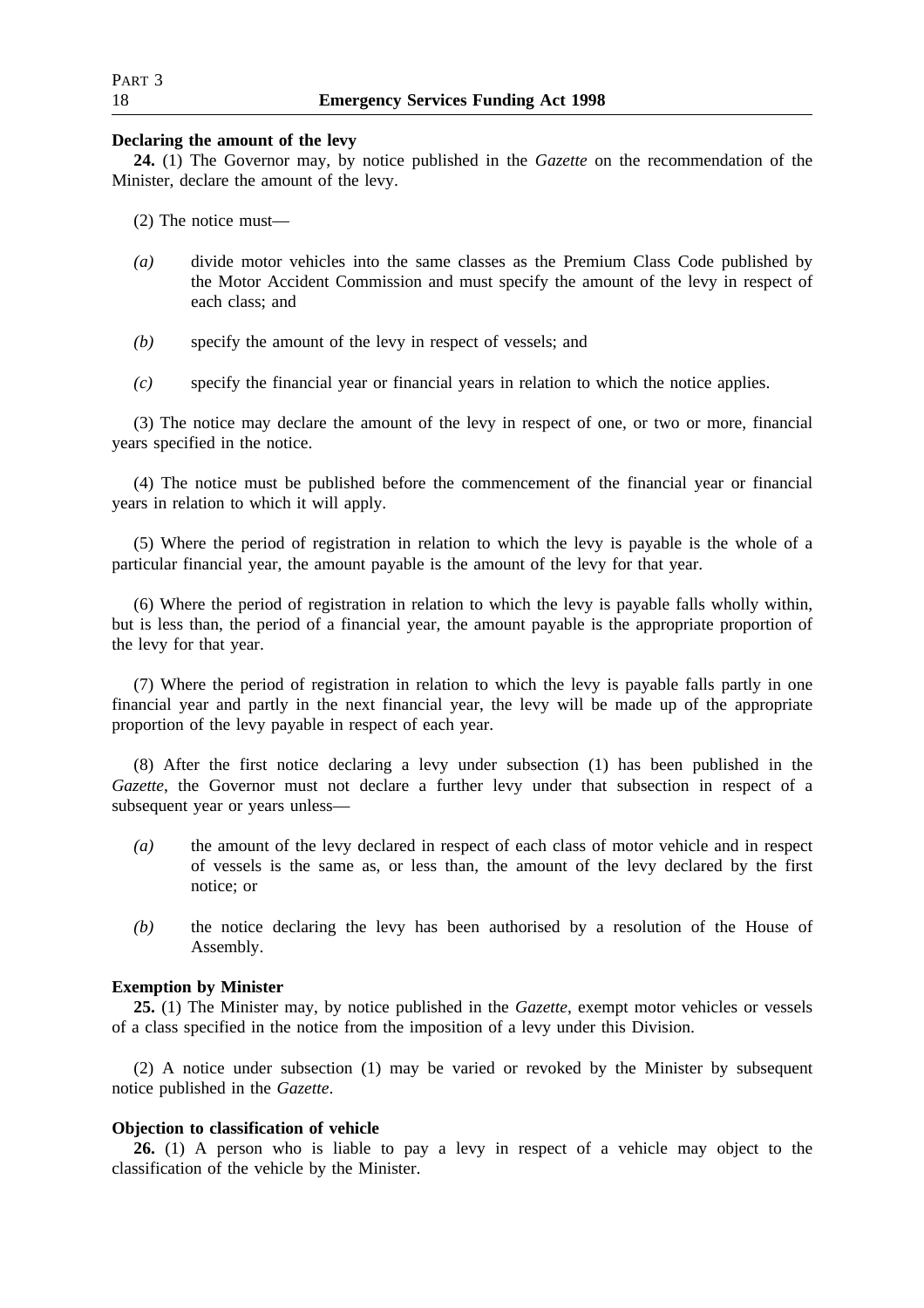(2) The objection must—

*(a)* be in writing; and

*(b)* set out—

- (i) the grounds of the objection; and
- (ii) the classification that is, in the objector's opinion, the correct classification of the vehicle; and
- *(c)* be served on the Minister.

(3) The Minister may decide any such objection as he or she thinks fit and must notify the objector in writing of his or her decision and the reasons for it.

(4) If the objector is dissatisfied with the Minister's decision, he or she may appeal against the decision to the District Court.

(5) Except as provided by this section, the classification of a vehicle under this Division cannot be challenged.

(6) An objection under this section does not affect the requirement that the levy must be paid at the time of the application for the registration, or renewal of registration, of the vehicle.

(7) If an objection has been served on the Minister before the application for registration or renewal of registration is made and the objection results in the alteration of the classification of the vehicle—

- *(a)* any amount overpaid must be refunded;
- *(b)* any additional amount payable on account of the reclassification may be recovered as unpaid levy (but action to recover any such amount must not be taken until at least 30 days have expired from the date on which notification of the alteration is given to the person who initiated the objection);
- *(c)* interest accrues on an amount to be refunded under paragraph *(a)* and on an unpaid amount referred to in paragraph *(b)* in accordance with the regulations.

#### **Payment of the levy into the Fund**

**27.** The Registrar of Motor Vehicles and the Chief Executive of the department or administrative unit for the time being administering the *Harbors and Navigation Act 1993* must pay money received in payment of the levy into the Fund.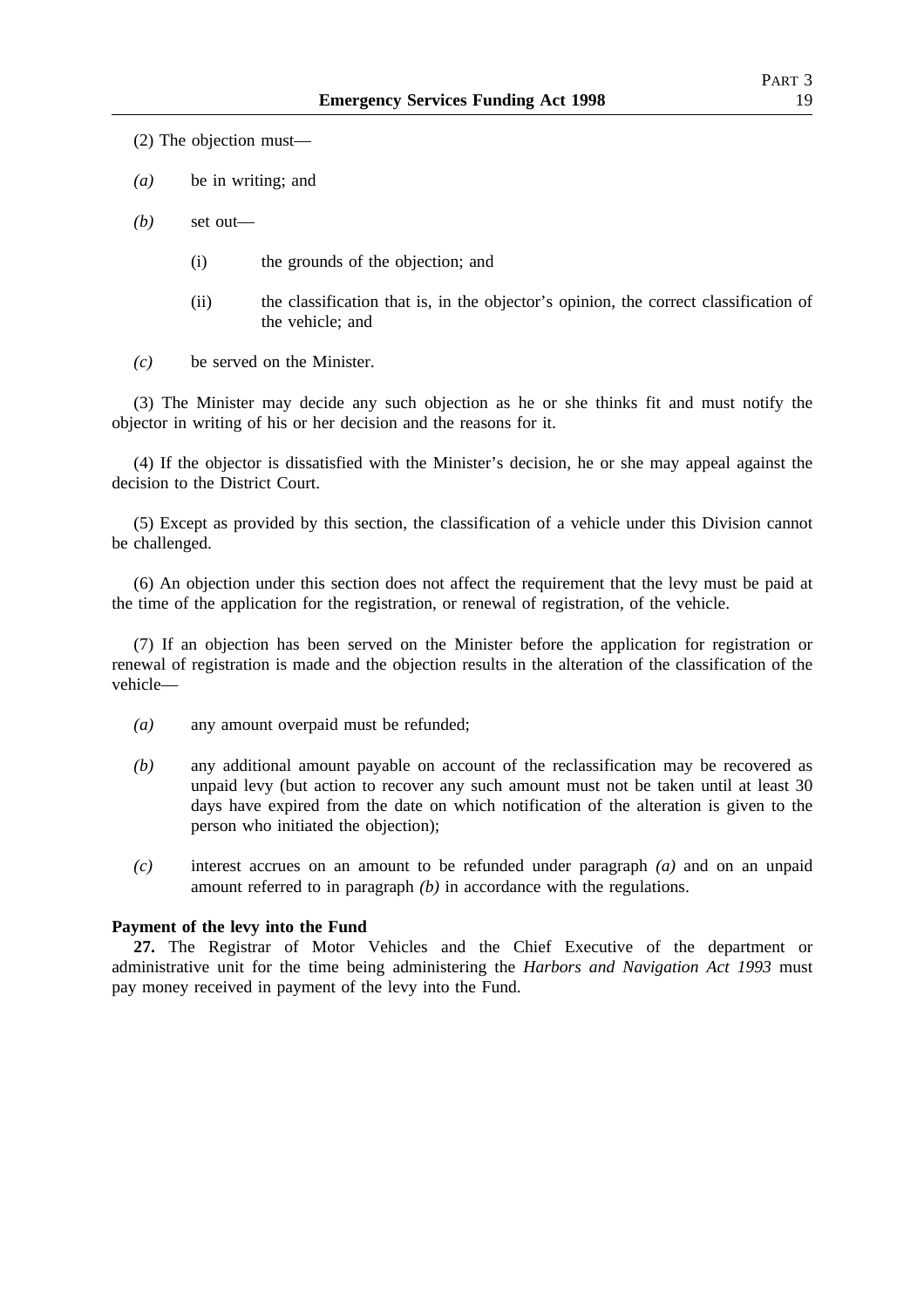## **PART 4**

## **THE COMMUNITY EMERGENCY SERVICES FUND**

## **The Community Emergency Services Fund**

**28.** (1) The Community Emergency Services Fund is established.

- (2) The Fund is subject to the management and control of the Minister.
- (3) The Fund consists of—
- *(a)* the emergency services levy paid into the Fund under Part 3; and
- *(b)* interest and accretions arising from investment of the Fund.
- (4) The Minister may only apply the Fund in one or more of the following ways:
- *(a)* in payment to—
	- (i) the Country Fire Service; or
	- (ii) the South Australian Metropolitan Fire Service; or
	- (iii) the State Emergency Service South Australia; or
	- (iv) the Surf Life Saving Association of South Australia Incorporated; or
	- (v) a body or organisation that is a member of Volunteer Marine Rescue S.A. Incorporated; or
	- (vi) any other person or organisation (whether an agency or instrumentality of the Crown or not),

for the provision of emergency services.

- *(b)* for any purpose for, or relating to, the prevention of circumstances in which emergency services are likely to be required;
- *(c)* without limiting paragraph *(b)*, for any purpose of or relating to education as to, or research into—
	- (i) the prevention of circumstances in which emergency services are likely to be required; or
	- (ii) the strategies and procedures for dealing with emergencies when they arise and for dealing with the harmful effects of emergencies; or
	- (iii) the factors that give rise to emergencies;
- *(d)* in payment of the costs of, or relating to, the administration of this Act.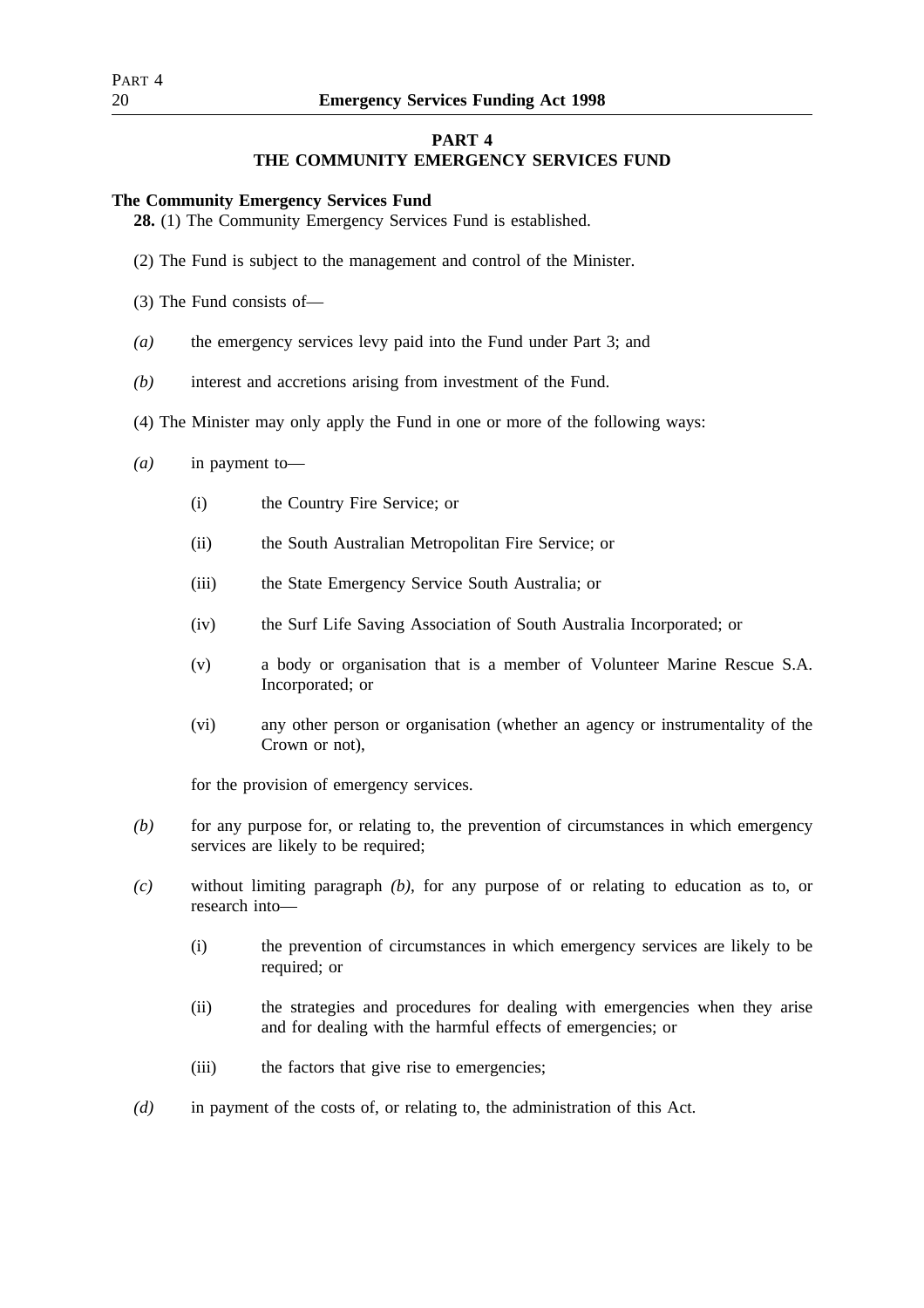## **Investment of the Fund**

**29.** The Minister may invest any of the money of the Fund that is not immediately required for the purposes of this Act in such manner as is approved by the Treasurer.

## **Accounts**

**30.** The Minister must keep proper accounts of receipts and payments in relation to the Fund.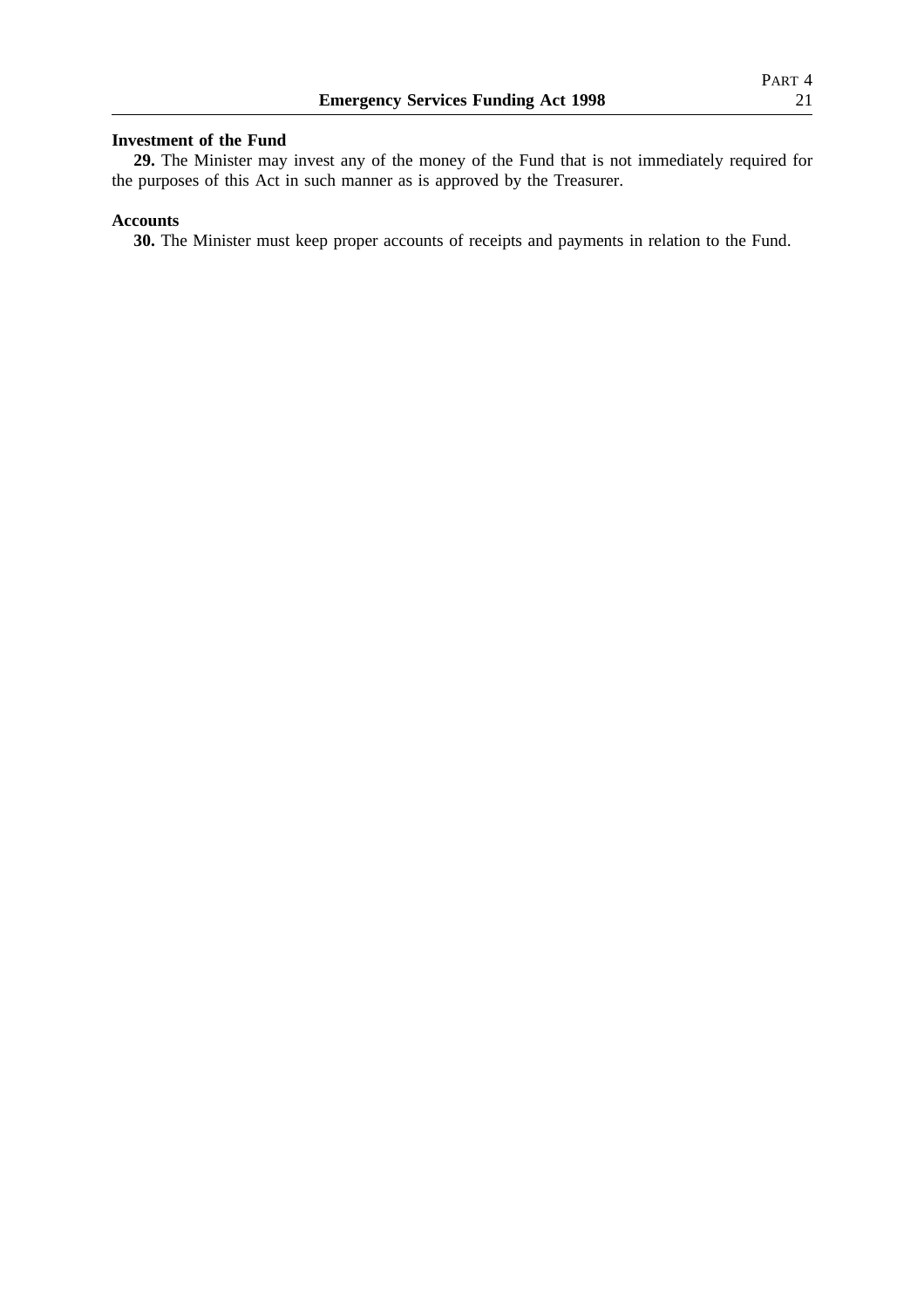# **PART 5 MISCELLANEOUS**

## **Minister may delegate**

**31.** (1) The Minister may delegate any of his or her functions, powers or duties under this Act (except this power of delegation) to any person or body.

- (2) A delegation under this section—
- *(a)* must be by instrument in writing; and
- *(b)* may be absolute or conditional; and
- *(c)* does not derogate from the power of the Minister to act in any matter; and
- *(d)* is revocable at will by the Minister.

## **Service of notices**

**32.** (1) Where this Act requires or authorises a notice to be served on the Minister, the notice may—

- *(a)* be left for the Minister at his or her office with a person apparently over the age of 16 years; or
- *(b)* be sent by post or facsimile transmission to the Minister at his or her office.

(2) Where this Act requires or authorises a notice to be served on, or given to, any other person, the notice may—

- *(a)* be served on, or given to, the person or an agent of the person; or
- *(b)* be left for the person at his or her place of residence or business with someone apparently over the age of 16 years; or
- *(c)* be sent by post to the person or an agent of the person at his or her last known address; or
- *(d)* be sent to the person by facsimile transmission; or
- *(e)* be left in a conspicuous place on the land to which the notice relates.

(3) Without limiting subsection (2), a notice to be served on or given to a company may be served on the company in accordance with section 109X of the Corporations Law.

## **Remission of levies by regulation**

**33.** (1) The Governor may, on the recommendation of the Minister, make regulations for the remission of one or both of the levies imposed under this Act for the benefit of—

- *(a)* persons who are entitled to pensions, benefits, allowances or other payments under the *Social Security Act 1991* of the Commonwealth; or
- *(b)* charitable organisations; or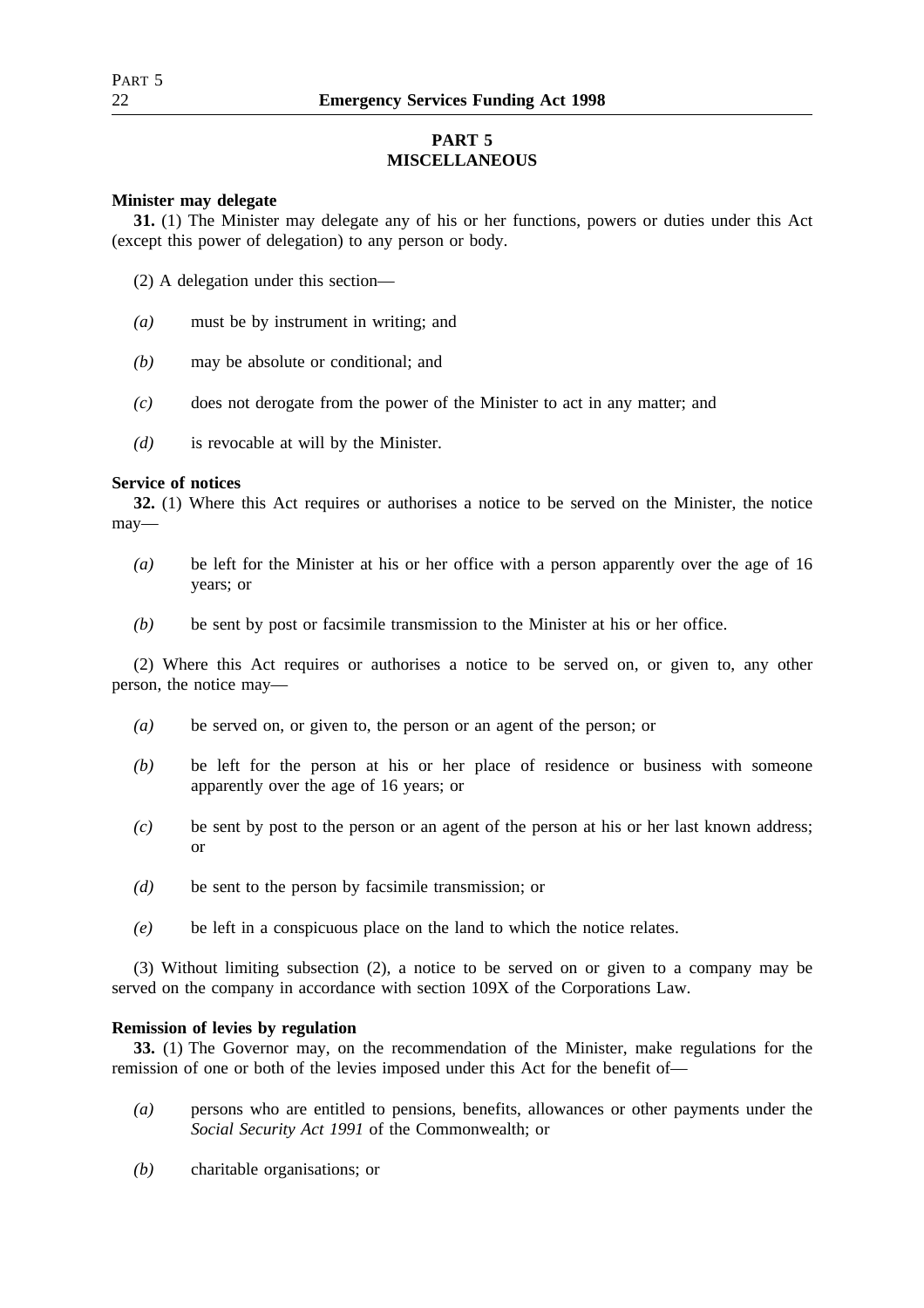*(c)* persons who are suffering financial hardship.

(2) The Minister must in each year, before making a recommendation to the Governor as to the levies to be declared under this Act, consider whether he or she should make a recommendation to the Governor under subsection (1) as to the making or varying of regulations under this section.

## **Regulations**

**34.** The Governor may make such regulations as are contemplated by this Act or as are necessary or expedient for the purposes of this Act.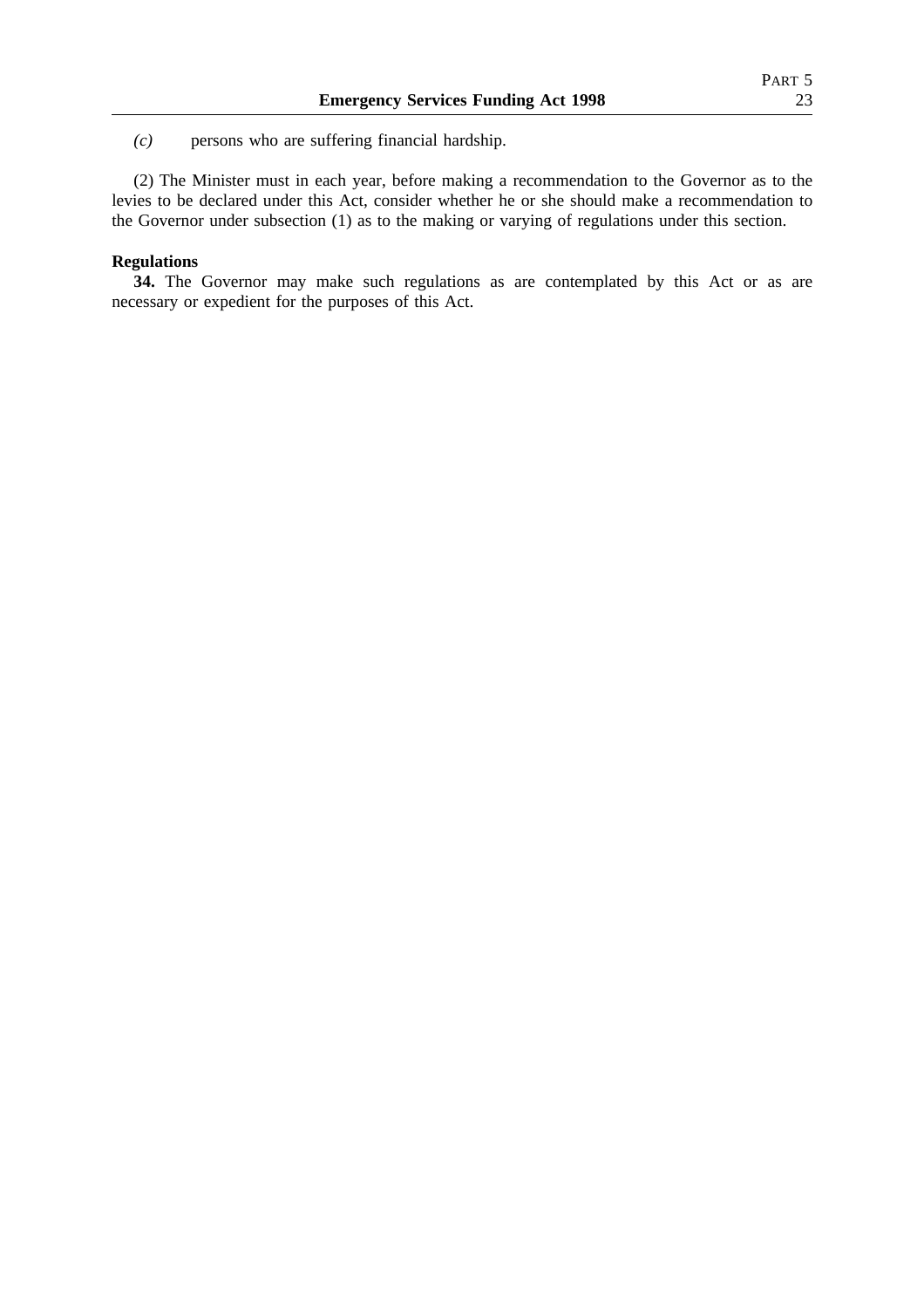## **SCHEDULE 1**

*Emergency Services Areas*

*Greater Adelaide*

Greater Adelaide is the combined areas of the following councils:

Corporation of the City of Adelaide Adelaide Hills Council Alexandrina Council The Barossa Council Corporation of the City of Burnside Corporation of the City of Campbelltown City of Charles Sturt Corporation of the Town of Gawler City of Holdfast Bay Corporation of the City of Marion Corporation of the City of Mitcham District Council of Mount Barker City of Norwood, Payneham and St. Peters City of Onkaparinga City of Playford City of Port Adelaide Enfield Corporation of the City of Prospect Corporation of the City of Salisbury Corporation of the City of Tea Tree Gully Corporation of the City of Unley District Council of Victor Harbor Corporation of the Town of Walkerville City of West Torrens District Council of Yankalilla

### *Regional Area 1*

Regional area 1 is comprised of the following cities and towns:

Berri Ceduna Clare Kadina Loxton Millicent Mt Gambier Murray Bridge Naracoorte Port Augusta Port Lincoln Port Pirie Renmark Whyalla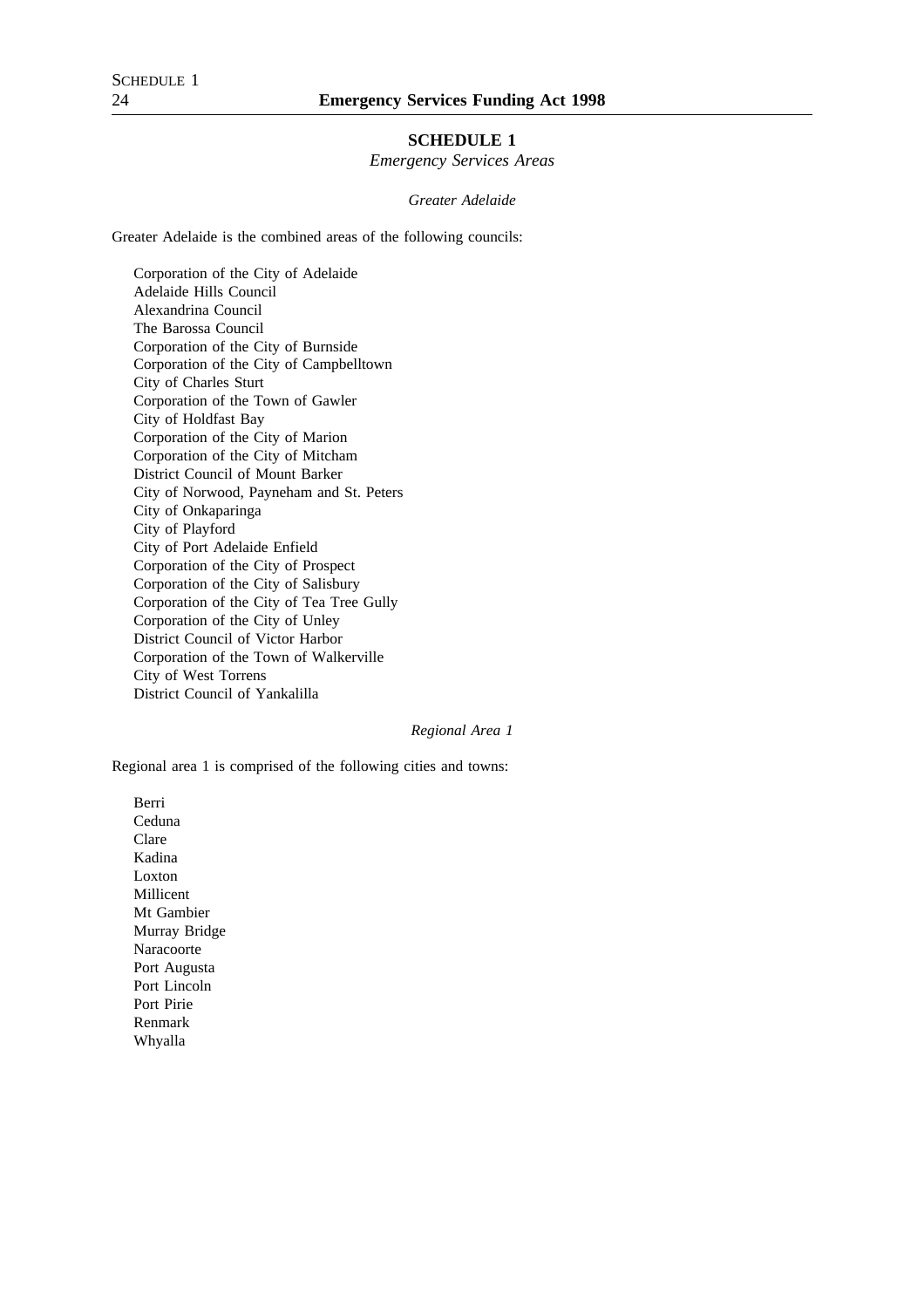## **SCHEDULE 2**

## **Amendment of Other Acts and Transitional Provisions**

*Amendment of Other Acts*

#### **Amendment of the Country Fires Act 1989**

**1.** The *Country Fires Act 1989* is amended—

*(a)* by inserting the following section after section 19:

## **Application of sections 18 and 19**

**19A.** Sections 18 and 19 do not apply to, or in relation to, the 1999/2000 financial year or any subsequent financial year.;

- *(b)* by striking out section 22;
- *(c)* by striking out subsection (3) of section 24.

#### **Amendment of the South Australian Metropolitan Fire Service Act 1936**

**2.** The *South Australian Metropolitan Fire Service Act 1936* is amended by inserting the following section after section 54:

#### **Application of sections 53 and 54**

**54A.** Sections 53 and 54 do not apply to, or in relation to, the 1999/2000 financial year or any subsequent financial year.

#### **Amendment of the Valuation of Land Act 1971**

**3.** The *Valuation of Land Act 1971* is amended—

- *(a)* by inserting the following paragraph and word after paragraph *(b)* of the definition of "**the rating or taxing Acts**" in section 5(1):
	- *(ba)* the *Emergency Services Funding Act 1998*; and;
- *(b)* by striking out "rate or tax" from section 16A and substituting "rate, tax or impost".

## *Transitional Provisions*

## **Reimbursement by insurers to policy holders**

**4.** (1) Subject to subclause (2), any amount that an insurer receives or recovers from a policy holder in respect of the insurer's purported liability under Part 3 of the *Country Fires Act 1989* or Part 6 of the *South Australian Metropolitan Fire Service Act 1936* for a period occurring after 30 June 1999 must be reimbursed by the insurer to the policy holder.

(2) Subclause (1) does not apply to an amount that is less than ten dollars.

(3) The amounts that an insurer does not reimburse to policy holders by reason of subclause (2) must be paid by the insurer into the Community Emergency Services Fund.

(4) A policy holder may recover an amount due by an insurer under this clause as a debt.

(5) In this clause—

#### "**insurer**" means

*(a)* in relation to the *Country Fires Act 1989*—an insurer for the purposes of Part 3 of that Act;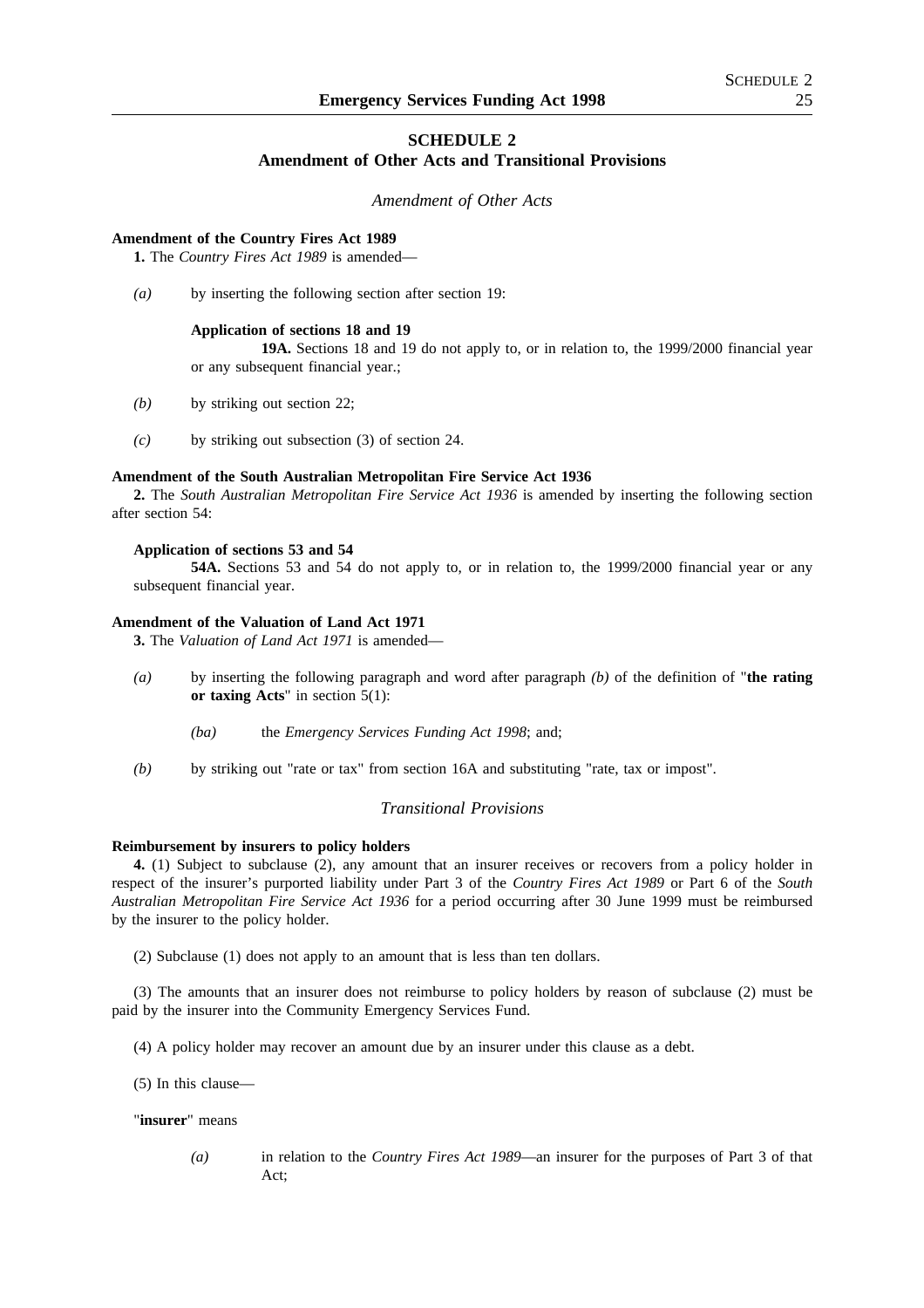*(b)* in relation to the *South Australian Metropolitan Fire Service Act 1936*—an insurance company for the purposes of Part 6 of that Act.

#### **The Emergency Services Funding Transitional Advisory Committee**

**5.** (1) The Emergency Services Funding Transitional Advisory Committee is established.

(2) The Committee consists of six members appointed by the Minister of whom three have been nominated by the Local Government Association of South Australia.

(3) The Minister will designate one of the members to preside at meetings of the Committee.

(4) The term of office of members of the Committee is until the dissolution of the committee (*see subclause (15)*).

(5) The Minister—

- *(a)* may remove a member of the Committee who was not appointed on the nomination of the Local Government Association of South Australia on any ground that the Minister considers sufficient;
- *(b)* must remove a member of the Committee appointed on the nomination of the Local Government Association of South Australia if requested to do so by the association.

(6) The Local Government Association of South Australia may request the Minister to remove a member of the Committee appointed on its nomination on any ground that the association considers sufficient.

(7) The office of a member of the Committee becomes vacant if the member—

- *(a)* dies; or
- *(b)* resigns by written notice to the Minister; or
- *(c)* is removed from office by the Minister under subclause (5).

(8) On the occurrence of a vacancy in the membership of the Committee, a person will be appointed in accordance with this clause to the vacant office, but the validity of acts and proceedings of the Committee is not affected by the existence of a vacancy or vacancies in its membership.

(9) A meeting of the Committee will be chaired by the member appointed to preside, or, in the absence of that member, a member chosen by those present.

(10) A quorum of the Committee consists of four members of the Committee.

(11) A decision carried by a majority of the votes of the members present at a meeting of the Committee is a decision of the Committee.

(12) Each member present at a meeting of the Committee is entitled to one vote on any matter arising for decision at that meeting and, if the votes are equal, the person chairing the meeting is entitled to a second or casting vote.

(13) The functions of the Committee are—

- *(a)* to advise the Minister, at his or her request, on questions and arrangements relating to the transition from the previous method of funding emergency services to the funding of those services by means of levies under this Act; and
- *(b)* such other functions as are determined by the Minister or are prescribed by regulation.